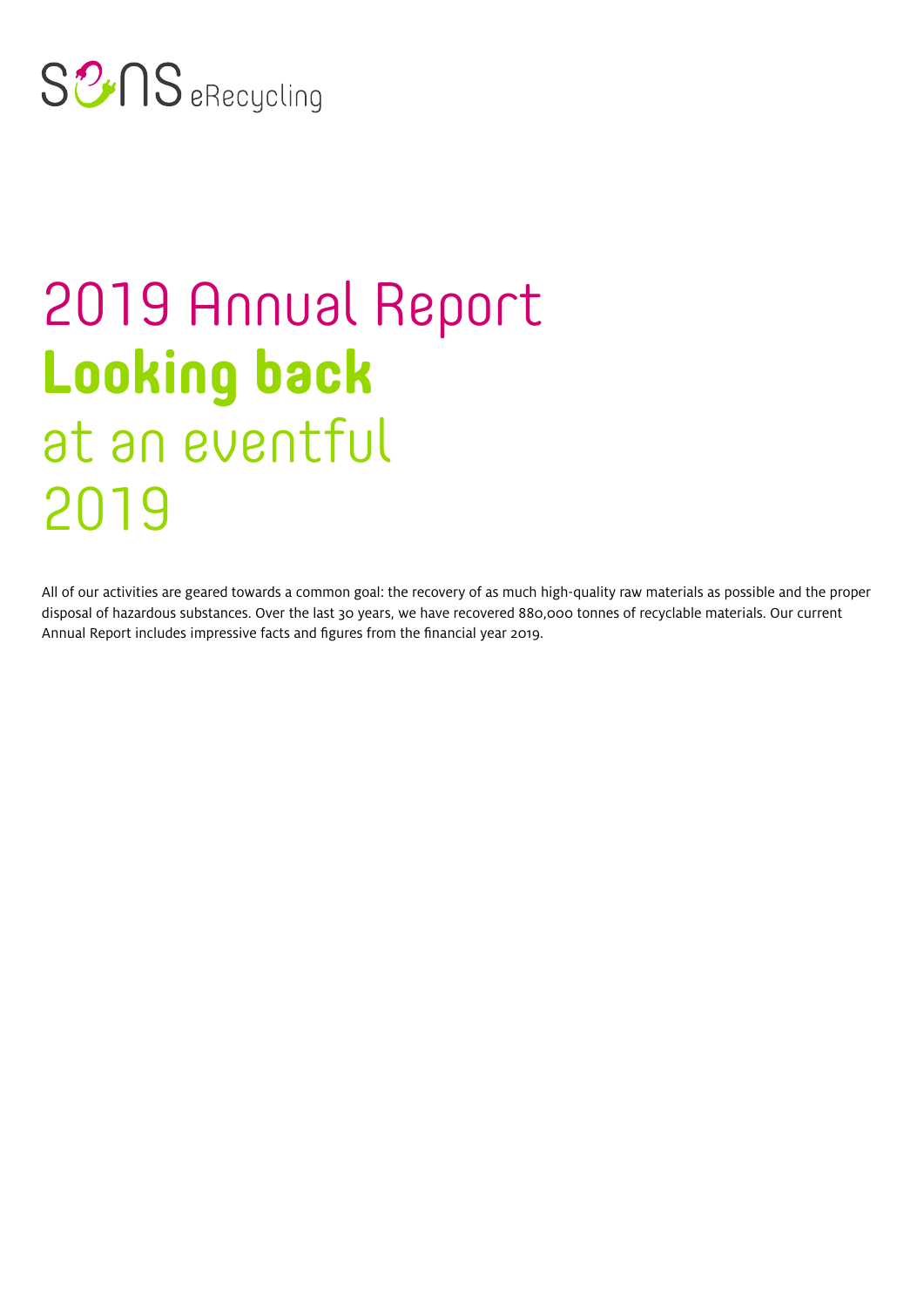### **SENS – From us for you**

**Working in sync with responsible ARF partners (manufacturers, retailers and importers) and specialist waste disposal partners is crucial to the success of the SENS take-back system. Let us give you some insights into what we have achieved together.**

# **Foreword by the Foundation President** 30 years of SENS eRecycling

**In 2019, eRecycling was shaped by politics. Should it be completely obligatory? Partially obligatory? Or not obligatory at all? Where do we go from here? How and with whom? These questions dominated discussions and were frequently the subject of heated debates. But when we try to see the bigger picture and look beyond the political machinations, we see that the world keeps on turning and nothing stays still. For SENS eRecycling, it is quite the opposite: new recycling performance records are being hit all the time.**

Last year, we celebrated our 30th anniversary. We were the first organisation in Europe to implement manufacturer responsibility (for manufacturers, importers and retailers), ensuring that products that have become waste are disposed of in the best possible way and that they can be reintroduced into the cycle – nota bene: on a voluntary basis – in compliance with the relevant environmental regulations. From the outset, we have been pioneers in returning used electrical and electronic appliances.

I would like to take this opportunity to thank everyone who has helped make our success possible over the last 30 years:

- The recycling companies, who with their expertise and innovation, together with the transporters ensure the return of the highest amount of used electronics and electrical appliances in Europe every year via more than 500 collection points and many thousands of retailer return points.
- The manufacturers, importers and retailers who entrust us with implementing manufacturer responsibility.
- The federal, cantonal and local authorities who put their trust in us.
- And last but not least, the consumers who bring their decommissioned appliances to the right collection point and comply with waste separation rules.

The future of the take-back system that has been politically set in motion in Switzerland is yet to be determined. For me and for SENS eRecycling, the top priority is and will remain protecting the environment, which also entails implementing recycling efficiently according to the principles of sustainability, including in the private sector. We are working hard to make this a reality and we want to continue to hold the top recycling spot for another (30?) years with your cooperation. Now that's something to get excited about!

#### Andreas Röthlisberger

One more thing: At the start of the year (in the time before the coronavirus crisis), we commissioned a five-episode documentary film. It tells of the power of innovative ideas – and the efficiency of solutions that are based on the principle of voluntary participation and taking personal economic responsibility.

Want to see the trailer? [Click here to watch the trailer.](https://www.youtube.com/watch?v=zQASes7FYw0)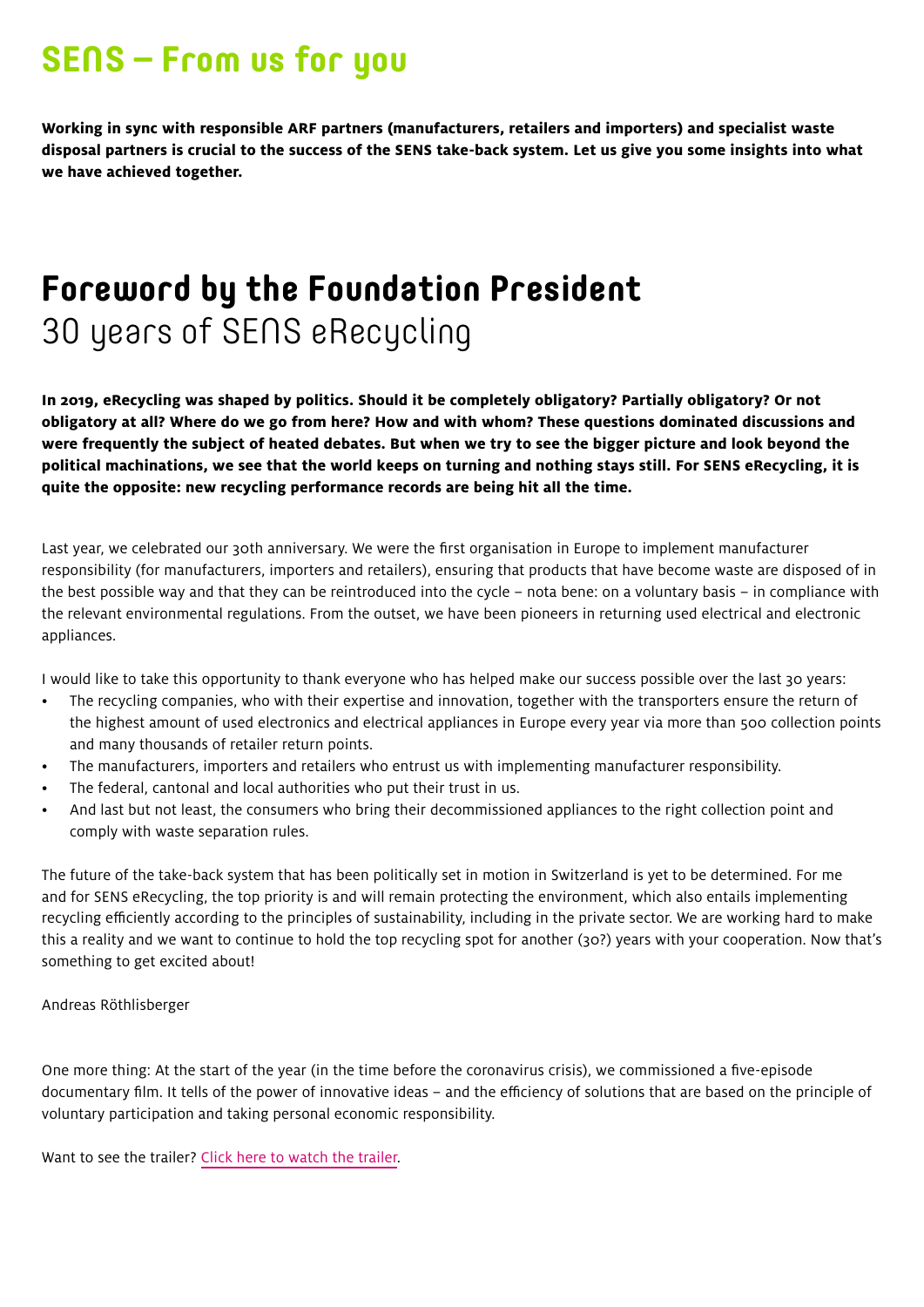# **Foreword by the Managing Director** "Normally ..."

**When writing the foreword, I would normally be sitting in my office and reflecting on the year gone by. I enjoy this opportunity to speak to you directly about the highlights of the past year and to share some recent experiences at SENS with you. But nothing about right now can be described as normal.**

This should not be taken as a lament about the current situation. We all have our daily obstacles to overcome, but for us, when we dig deeper, we see that these challenges also spur us on. They make us more inventive and show us just how important our partnerships are. The figures and reports for the last financial year clearly reflect this.

In cooperation with Swiss Post, we have developed a pilot project for collecting electronic waste from the household parcel box. A letter was sent with a collection bag enclosed and our Junkopus asked children in the test region to dispose of their old electric toys in a collection bag in their own parcel box. The number of returns far exceeded the target and the quality of the collected goods was very good, with only 1 per cent impurities. Consistently positive feedback was also received from a variety of people from the test region. We were able to recruit numerous families to the eRecycling cause by giving away a keyring and by awarding the title of Recycling Hero. We made recycling fun – and since this pilot project was such a success, we are continuing it and expanding it to a larger test region.

I was particularly pleased by the many projects we have under way in cooperation with our customers and partners. Thanks to these partnerships, we attended two trade fairs (BEL.CH and FEA-EXPO) and we were able to demonstrate the valuable contribution that the SENS take-back system can make through our contractual partners. At the Wiederkehr Recycling AG open day, we had the opportunity to explain eRecycling to the general public and help raise their awareness of it.

The stellar reputation of Switzerland's recycling systems reaches far beyond our borders. We have hit recycling quotas that other European countries can only dream of. The WEEE Forum is the world's largest international centre of competence for the management of electronic waste. In May 2019, Switzerland hosted the General Assembly of the WEEE Forum and impressed guests from across Europe with a visit to Europe's leading refrigerator recycler, Oeko-Service Schweiz AG in Rheinfelden.

Even now, when we have to keep our distance physically speaking, we have the opportunity to draw closer together and support each other. Thanks to its solid foundation of cooperation, the SENS take-back system is continuing to run. eRecycling is still working and proper disposal is guaranteed. Things are almost exactly the same as "normal", just with a few small differences. Although the protection of the environment is not heavily featured in the headlines at the moment, it is still what we strive for, and what we will continue to strive for in the future.

With warm regards Heidi Luck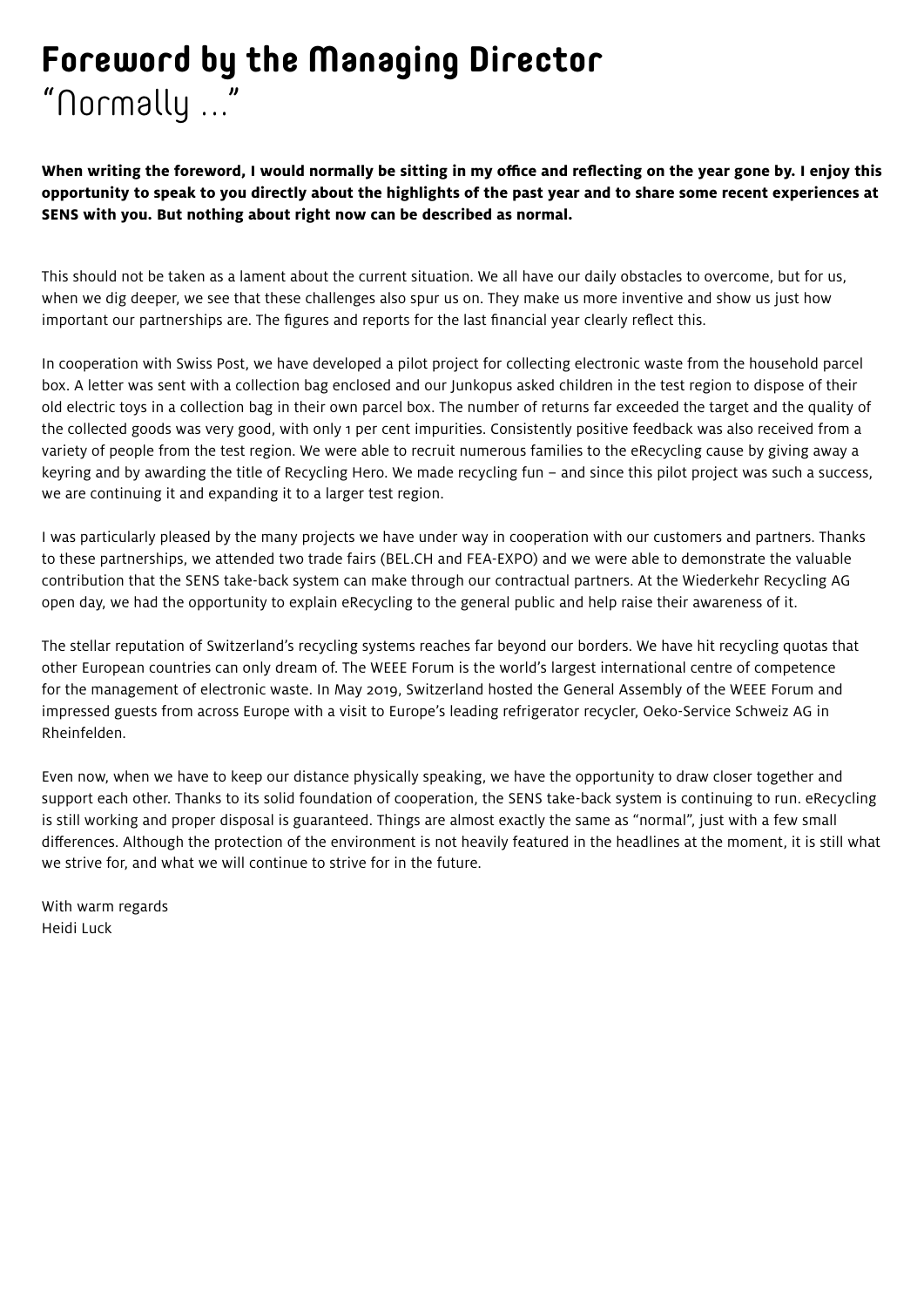# **Spring clean** Junkopus explains

**Spring means spring cleaning. We decided to use this as an opportunity to raise public awareness about how to dispose of used electrical or electronic appliances correctly. Through a social media campaign, Junkopus explained how the eRecycling cycle works and what recyclable materials are hidden within electronic waste.** 

The people of Switzerland were always finding broken electrical or electronic appliances in their home, especially during spring cleaning. So Junkopus explained what to do with the used appliances and what recyclable materials were hidden within them through two short videos that were posted on the social media channels Instagram and Facebook.

We placed various advertisements on online media in order to specifically target our key target group – young adults. Through Real Time Bidding (RTB), placement of ads on Facebook and Instagram and video advertising on YouTube and the Goldbach video network, we were able to gain very good access to our target audience. The response to this completely digital campaign was excellent. Compared with the previous month, visits to our website were up by more than 470 per cent. In addition, display advertising also achieved excellent results with 2 million impressions. These figures demonstrate that the younger generation is also interested in eRecycling.

During the campaign, members of the public were offered the chance to take part in a competition on our Facebook channel. They were asked to tell us why they wanted to do a spring clean. There were some very creative, funny and uplifting stories among the 479 entries. We randomly selected two entries to win a spring clean voucher with a value of CHF 500.00. This competition was another good example of high levels of interest in eRecycling.

| Overview        |                                                                                                           |
|-----------------|-----------------------------------------------------------------------------------------------------------|
|                 | <b>Key objective</b> To inform the younger target group about correct, environmentally friendly recycling |
| <b>Measures</b> | An online campaign with ad placements via RTB, on YouTube, on the Goldbach video network                  |
|                 | and on our social media channels on Instagram and Facebook                                                |
| Reach           | 124,427 reached on social media as well as 290,430 impressions                                            |
|                 | 1,963,706 impressions via display advertising                                                             |
|                 | 6,599 visits to our website with 479 competition entries                                                  |
|                 | 473 per cent more users on our website compared to the previous month                                     |
| Summary         | A campaign that successfully reached the target audience - social media works for eRecycling              |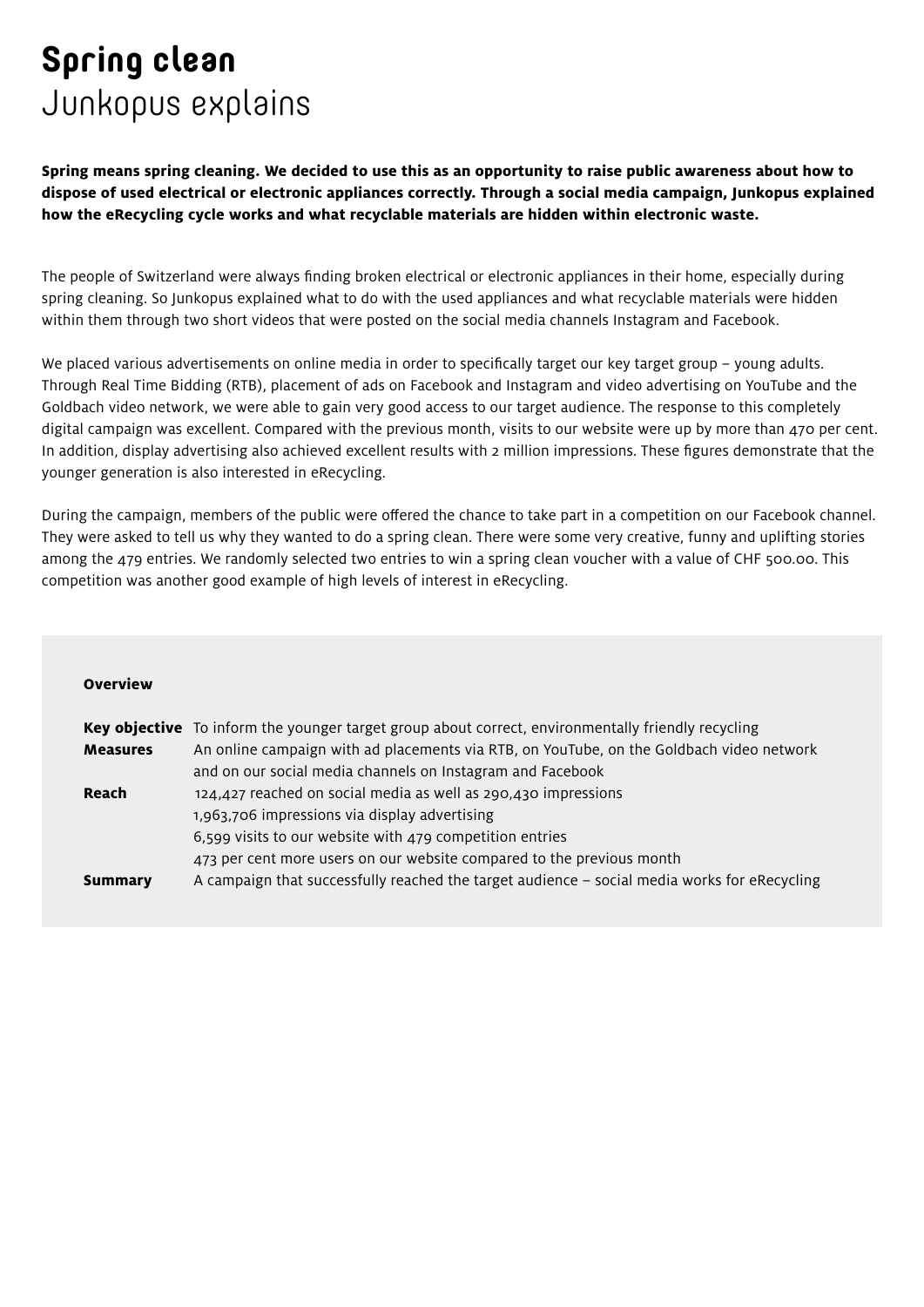# **A sustainable Christmas** Committing to professional recycling

**Christmas is a time when electrical or electronic appliances sell like hot cakes – and many of them are purchased abroad or from online retailers based abroad. When this happens, the advance recycling fee (ARF) is usually not collected. This is why our social media activities towards the end of the year were focused on raising awareness about Fair ARF. It makes paying the ARF really easy.**

Many people in Switzerland are not aware that buying electrical or electronic appliances abroad or from online retailers based abroad leaves a gap in terms of funding their disposal because the ARF is not collected. Three animations posted on Instagram and Facebook explained how the SENS eRecycling cycle works and showed viewers how they could pay the ARF retroactively. The campaign had a very good reach with almost 4 million views and a high level of advertising pressure. The click rate was moderate at 0.29 per cent. Since this campaign did not involve a competition, this was to be expected. However, overall, there were 500 registered visits to the landing page. The figures show that the target audience was reached and that the level of interest in eRecycling is high. A mix of RTB, social media and video channels such as YouTube was found to be what works.

|                 | Key objective To explain correct, environmentally friendly recycling and raise awareness about voluntary ARF |  |
|-----------------|--------------------------------------------------------------------------------------------------------------|--|
|                 | (bilingually in German and French)                                                                           |  |
| <b>Measures</b> | An online campaign with ad placements via RTB, on YouTube, and on our social media channels                  |  |
|                 | on Instagram and Facebook                                                                                    |  |
| Reach           | 620,601 impressions on Facebook, 1,113 clicks (click rate 0.18 per cent)                                     |  |
|                 | 2,658,538 RTB ad placements. 8,219 clicks (click rate 0.31 per cent)                                         |  |
|                 | 694,099 impressions on YouTube, 2,139 clicks (click rate 0.31 per cent)                                      |  |
| <b>Summary</b>  | The option of paying the ARF retroactively by text message has proven successful $-$ we are                  |  |
|                 | reaching a large portion of the key target audience via social media                                         |  |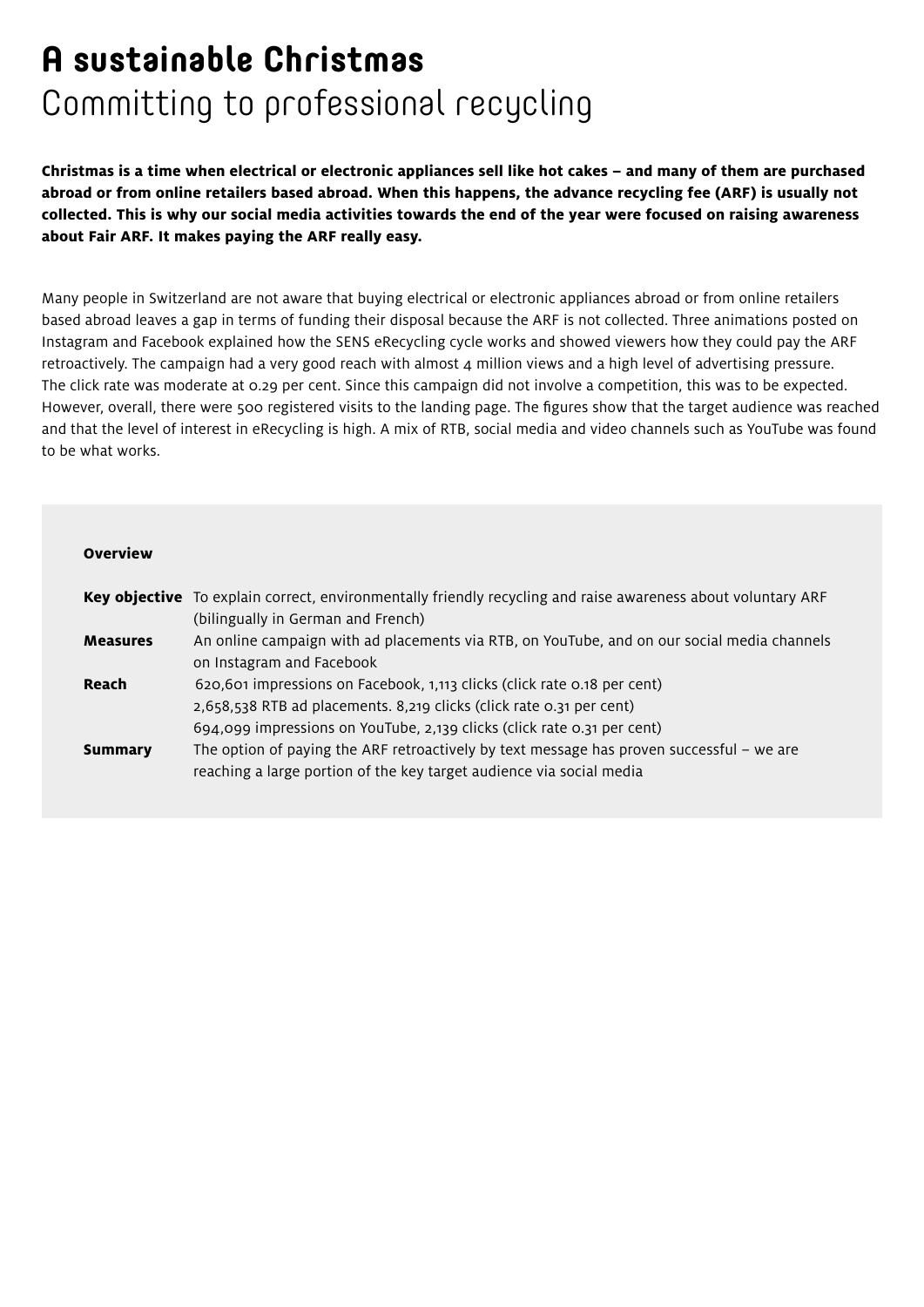# **Voluntary ARF** Closing the gap together

**When electrical or electronic appliances are purchased abroad, the ARF is not collected. However, the ARF is easy to pay retroactively from home. This allows these appliances to be disposed of correctly. End consumers were made aware of this on our social media channels in 2019 as before.**

On our social media channels on Instagram and Facebook, we informed the public about voluntary ARF and raised awareness about it. We highlighted how simple it is to pay the ARF retroactively: a simple text message to the number 488 saying "vRG" (the German term for ARF) is all that is required to arrange fair, correct and environmentally friendly disposal of an electrical or electronic appliance. The ARF can also be paid on our website. Payment can be made by PostFinance, e-finance, Visa, Mastercard, Twint or a traditional payment slip. This ensures that everyone has a way to pay that suits them.

In 2019, we successfully increased the number of retroactive ARF payments compared to the previous year.

| <b>Overview</b> |                                                                                                                                                  |
|-----------------|--------------------------------------------------------------------------------------------------------------------------------------------------|
|                 | <b>Key objective</b> To raise public awareness and present the retroactive payment of the ARF via text message as a<br>simple and smart solution |
| <b>Measures</b> | Social media campaign, option to pay the ARF retroactively by text message and on our website                                                    |
| Reach           | 82,720 impressions on Facebook alone                                                                                                             |
| <b>Summary</b>  | There is still room for improvement in terms of use of the option to pay by text message but the<br>trend is increasing                          |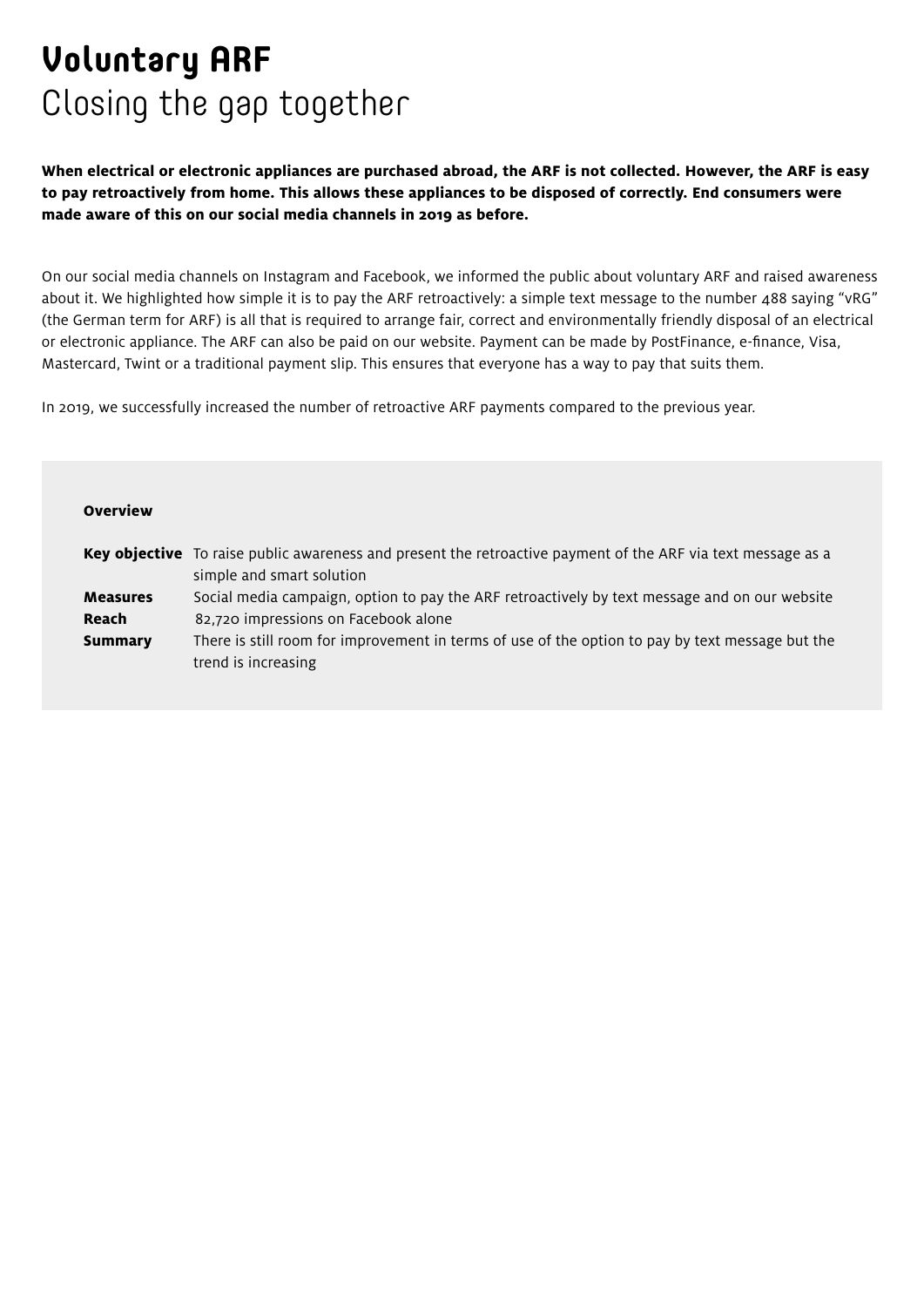# **FEA-Expo 2019**

SENS eRecycling supported its ARF partners at this exhibition by providing exciting insights into the disposal of waste electrical and electronic equipment

**This year, the FEA-EXPO took place at its new location at Messe Luzern for the first time. Around three dozen exhibitors demonstrated their latest small appliances there from 17 to 20 March 2019. SENS eRecycling was also there with its own stand as a guest exhibitor.**

At this trade fair organised by the Swiss Professional Association for Electrical Appliances in Household and Industry (FEA), FEA members present their latest products. SENS eRecycling was there as a guest exhibitor. We used display cases to show what important raw materials are hidden within electrical or electronic appliances and how the eRecycling cycle works. This display often made an impression that opened the door to interesting discussions and sharing of information with manufacturers, retailers and purchasers. We were also able to highlight the valuable contribution that our FEA partners make to supporting eRecycling. Raw materials obtained from the recycling of electrical or electronic appliances were also used as an eye-catching highlight at the stand with photos of beautifully presented secondary raw materials obtained from recycling.

|                 | <b>Key objective</b> To exchange information with manufacturers and raise awareness about eRecycling |  |
|-----------------|------------------------------------------------------------------------------------------------------|--|
| <b>Measures</b> | Own stand, display case with raw materials, discussions with manufacturers, handing out              |  |
|                 | informational materials and promotional giveaway items                                               |  |
| Reach           | Four-day exhibition, 22 exhibitors and over a dozen guest exhibitors                                 |  |
| <b>Summary</b>  | Successful event participation and numerous conversations with manufacturers. Since the FEA-         |  |
|                 | EXPO 2020 has been cancelled due to COVID-19, we are looking forward to taking part again in         |  |
|                 | 2021.                                                                                                |  |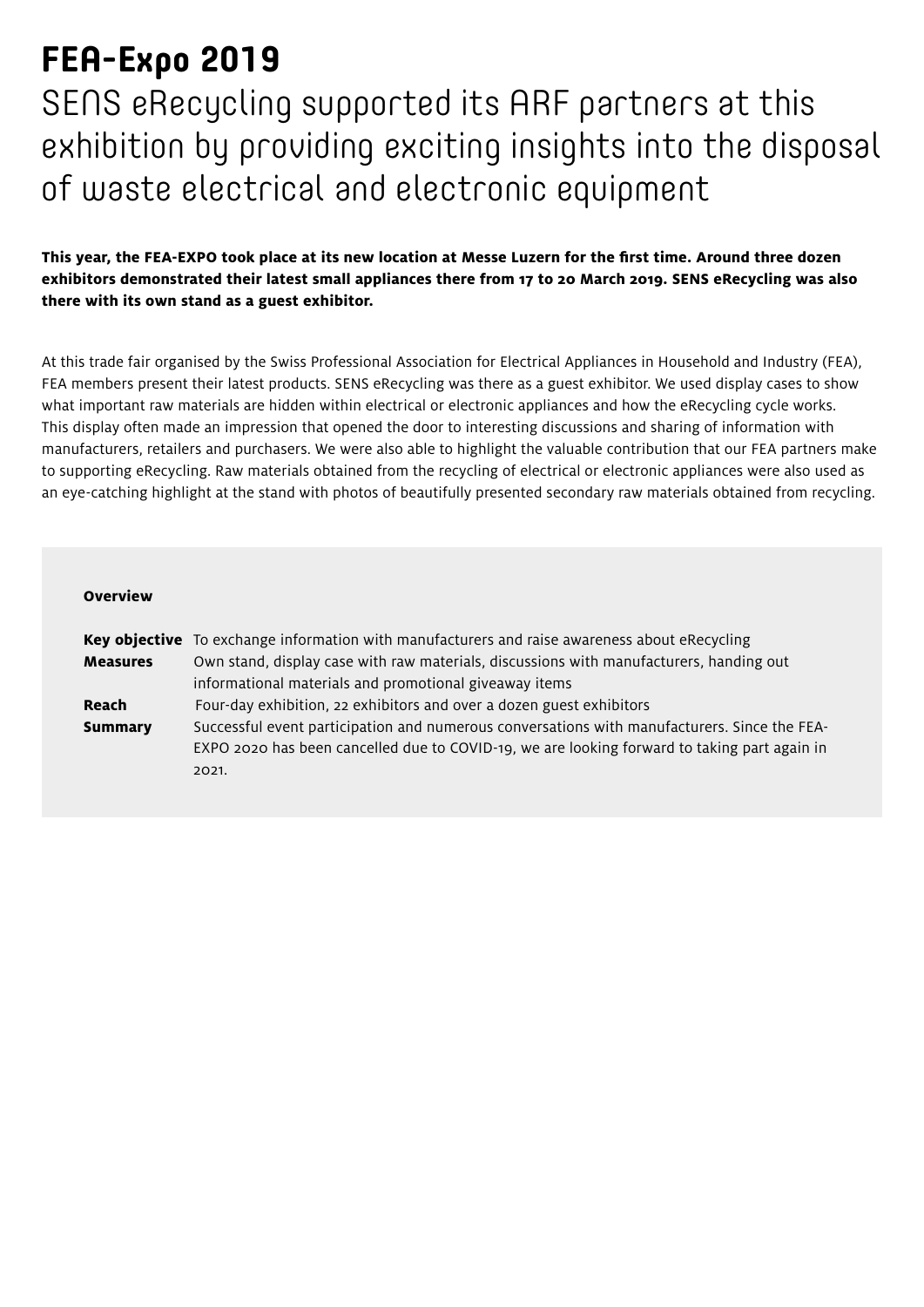# **BLEe.CH 2019** There at the start of something great

**BLE.CH is the technology trade fair for chip-free metal and steel processing in Switzerland. It was held for the first time from 5 to 7 March 2019. SENS eRecycling was invited by Swissmem's specialist group for welding and cutting technology and ran a stand together with them.**

This first edition of the trade fair was very well attended and it took place at the BERNEXPO site. As an organiser of recycling for welding and cutting devices, SENS eRecycling has a responsibility to ensure that they are disposed of professionally and in an environmentally friendly manner. BLE.CH was therefore the ideal platform for us to get together with the manufacturers and suppliers of these devices and have a discussion with them. At the stand we ran together with Swissmem's specialist group for welding and cutting technology, SENS eRecycling used this opportunity to demonstrate the SENS eRecycling cycle to interested visitors.

Visitors to our stand got an insight into the SENS eRecycling cycle. There was plenty of time and opportunity for discussions. Again and again, people's focus came back to the recyclable materials obtained from the recycling process displayed in the display case. Many were shocked at just how much raw material was hidden within a decommissioned welding device. The advantages for us were not only the many stimulating conversations we had with trade fair visitors, but also the fact that we strengthened and reinforced our cooperation with Swissmem. This trade fair was a complete success for us, so we are looking forward to taking part again at the second one in 2021.

| <b>Overview</b> |                                                                                                                                                                                                                                       |
|-----------------|---------------------------------------------------------------------------------------------------------------------------------------------------------------------------------------------------------------------------------------|
|                 | Key objective To exchange views with the members of the specialist group and increase awareness about<br>eRecycling                                                                                                                   |
| <b>Measures</b> | A stand in cooperation with Swissmem's specialist group for welding and cutting technology,<br>display case with raw materials, discussions with manufacturers, handing out informational<br>materials and promotional giveaway items |
| Reach           | Three-day exhibition, over 5,000 visitors from all language regions of Switzerland, over 96 per<br>cent of trade fair visitors were satisfied                                                                                         |
| <b>Summary</b>  | Successful event participation and rich, stimulating and instructive discussions with members of<br>the specialist group and the public. We are delighted that we will also be there with a stand in<br>2021.                         |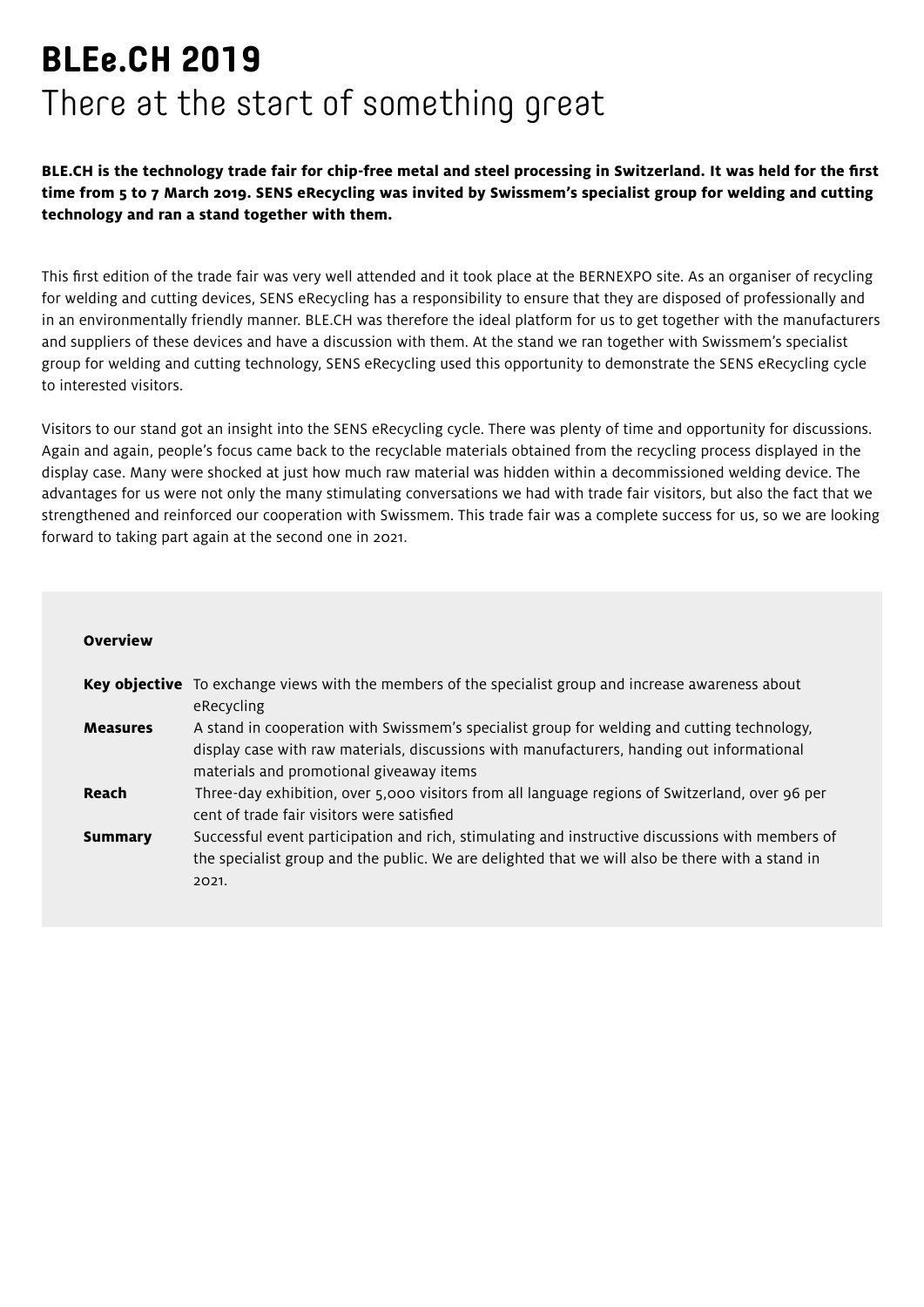# **Jumbo's spring energy-saving lamp offer** Saving electricity together

**SENS eRecycling supported this special spring offer by DIY store Jumbo from 16 to 30 March 2019 as its disposal partner. Disused lighting equipment was collected as part of energyday19.** 

As a SENS eRecycling partner, the DIY store Jumbo ensured that any old electrical or electronic appliances and lighting equipment that were returned to them as part of the take-back system were disposed of professionally and in an environmentally friendly manner. As part of their special spring offer, the first 2,000 customers were able to exchange their old lighting equipment for a RGBW-LED CONNECT bulb from EGLO, worth CHF 49.90. It was a swap that gave twice the value. A modern LED bulb not only allows you to control the lighting colour via an app, it also saves electricity. This cooperation with DIY store Jumbo not only allowed us to make an important contribution to energy saving, but also allowed us to inform the public about the SENS eRecycling cycle.

|                 | <b>Key objective</b> To increase awareness about eRecycling and energy saving              |  |
|-----------------|--------------------------------------------------------------------------------------------|--|
| <b>Measures</b> | A collection and exchange promotion in cooperation with the DIY store Jumbo                |  |
| Reach           | 2,000 customers were able to exchange their old lighting equipment for new                 |  |
| <b>Summary</b>  | The new bulbs went quickly and there was a great deal of interest in eRecycling and in     |  |
|                 | professional, environmentally friendly disposal of lighting equipment. The promotion was a |  |
|                 | great success with pleasing results.                                                       |  |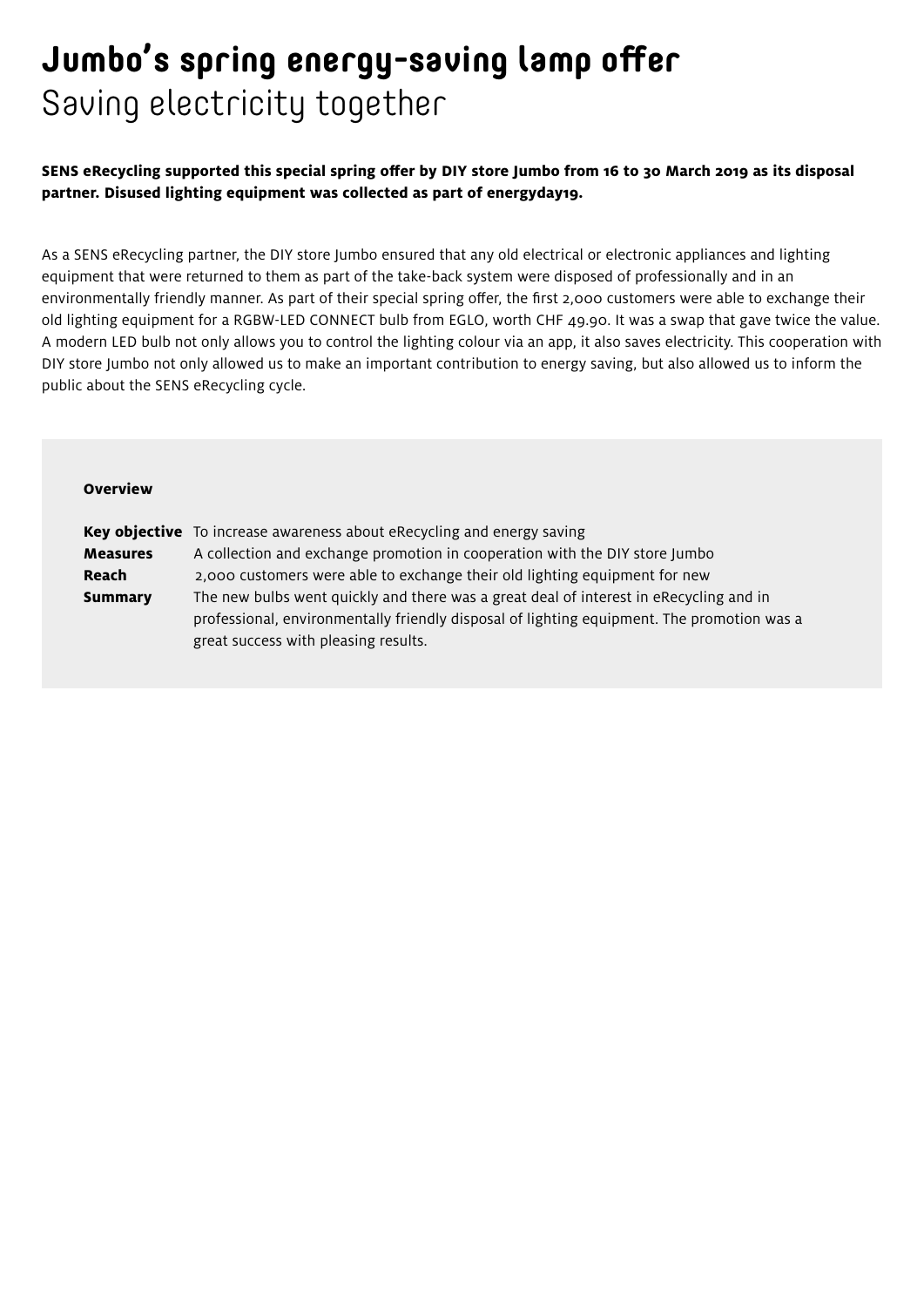# **Open day** A successful day at Wiederkehr Recycling AG's event

#### **On 26 October 2019, our recycling partner Wiederkehr Recycling AG celebrated their 60th anniversary. At their open day, we had the opportunity to get together with the public and show them the benefits of eRecycling at our stand.**

Wiederkehr Recycling AG is one of our disposal partners that is specialised in recycling scrap metal. At their site in Waltenschwil in the Canton of Aargau – surrounded by mountains of waste metal – we were able to give interested visitors an insight into the world of electronic waste recycling as part of this well-attended open day. Our informational brochure "Five myths about electronic waste – and the whole truth" left many astounded and successfully debunked stubborn myths that were prevalent among the Freiamt population. Our comic, "Lila and Tim and the invisible mountains" was also very well received by the younger audience.

The event was a great opportunity to say a big thank you to the public – which we did with chocolate. After all, the SENS eRecycling cycle would not work without the active support of the Swiss public. This is precisely why we like to use such events as an opportunity to get together with the public and talk to them about eRecycling. We would like to thank Wiederkehr Recycling AG for this great opportunity and we wish them every success!

|                 | <b>Key objective</b> To inform the public about eRecycling                                  |  |
|-----------------|---------------------------------------------------------------------------------------------|--|
| <b>Measures</b> | Stand at the open day, conversations with visitors, handing out informational materials and |  |
|                 | promotional giveaway items                                                                  |  |
| Reach           | Approximately 5,000 visitors                                                                |  |
| <b>Summary</b>  | A very well-attended and successful open day                                                |  |
|                 |                                                                                             |  |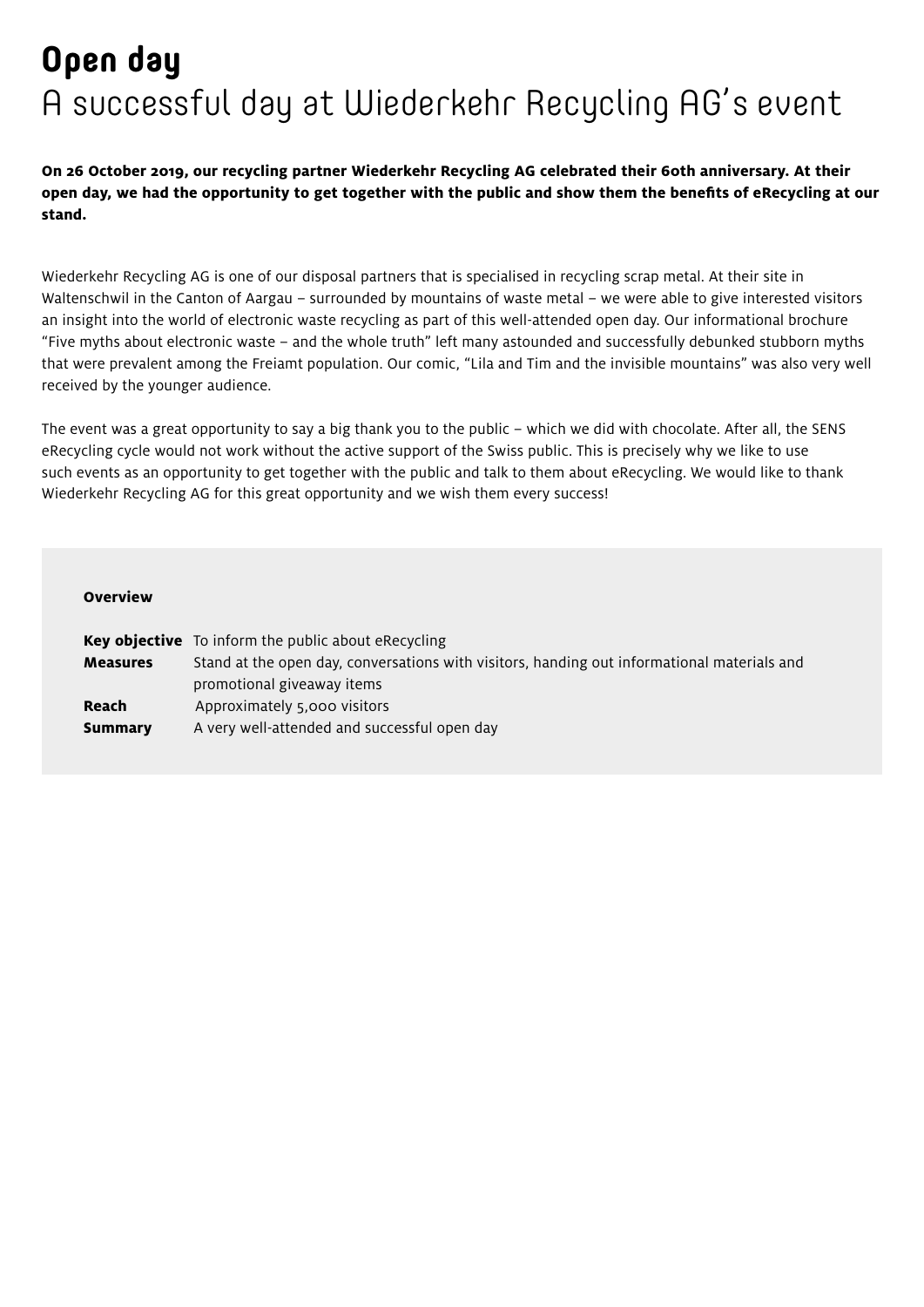### **THE FUTURE – Making progress together**

**Keep looking forward – that is what we strive to do every day. We want to do more than just follow trends: we want to set them. As a dynamic, innovative team, we are constantly shaping every aspect of the future of eRecycling, big and small. Sometimes, our innovation even has an impact beyond Swiss borders.**

# **Special compensation for small appliances and refrigerators** Challenges for our recycling partners selling metals and plastics

**Last year our recycling partners were faced with the challenge of a collapse in metal purchase prices. They also had to contend with the continuing problems in plastics sales. The indices used in the remuneration model (BDSV, LME ) were only partially able to compensate for these changes. Together with our recycling partners, SENS eRecycling analysed the situation and came up with a countermeasure. The difficult situation that recycling partners were facing was eased by special compensation for small appliances and refrigerators amounting to CHF 1.1 million.**

The collapse in metal prices last year was not only a major challenge for our recycling partners, but also for the entire European recycling industry. Ample supplies from the aluminium and copper smelters led to a significant reduction in prices of secondary metals. The increased deductions for aluminium and copper in particular have caused problems for recycling companies. Because the indices (BDSV, LME) in the remuneration model are based on primary metals, they do not reflect the deductions. This meant that the price changes were not included in the remuneration models for the take-back systems. Plastics sales were another thorny issue. The price pressure on plastics from waste electrical and electronic equipment has increased again and revenues have halved in some cases compared to previous years.

A working group set up by SENS eRecycling worked to address this extraordinary situation. The working group consisted of recycling partners, representatives of the SENS Foundation and an independent consultant. It collected facts, analysed data and promptly drew up a proposal for the Finance Committee. The analysis showed that the 50 per cent buffer contained within the remuneration model already partially covers the increase in deductions for metals and that the price change for plastics is not currently taken into account. Using the market data collected, the working group determined that small appliances and refrigerators were the categories most affected by the plastics sales problem.

In April, the Board of Trustees approved the working group's proposal on the recommendation of the Finance Committee. Special compensation of CHF 30.00 per tonne for small appliances and CHF 10.00 per tonne for refrigerators was introduced with retroactive effect from January 2020 . Based on the quantities invoiced last year, the total special compensation distributed amounts to around CHF 1.1 million.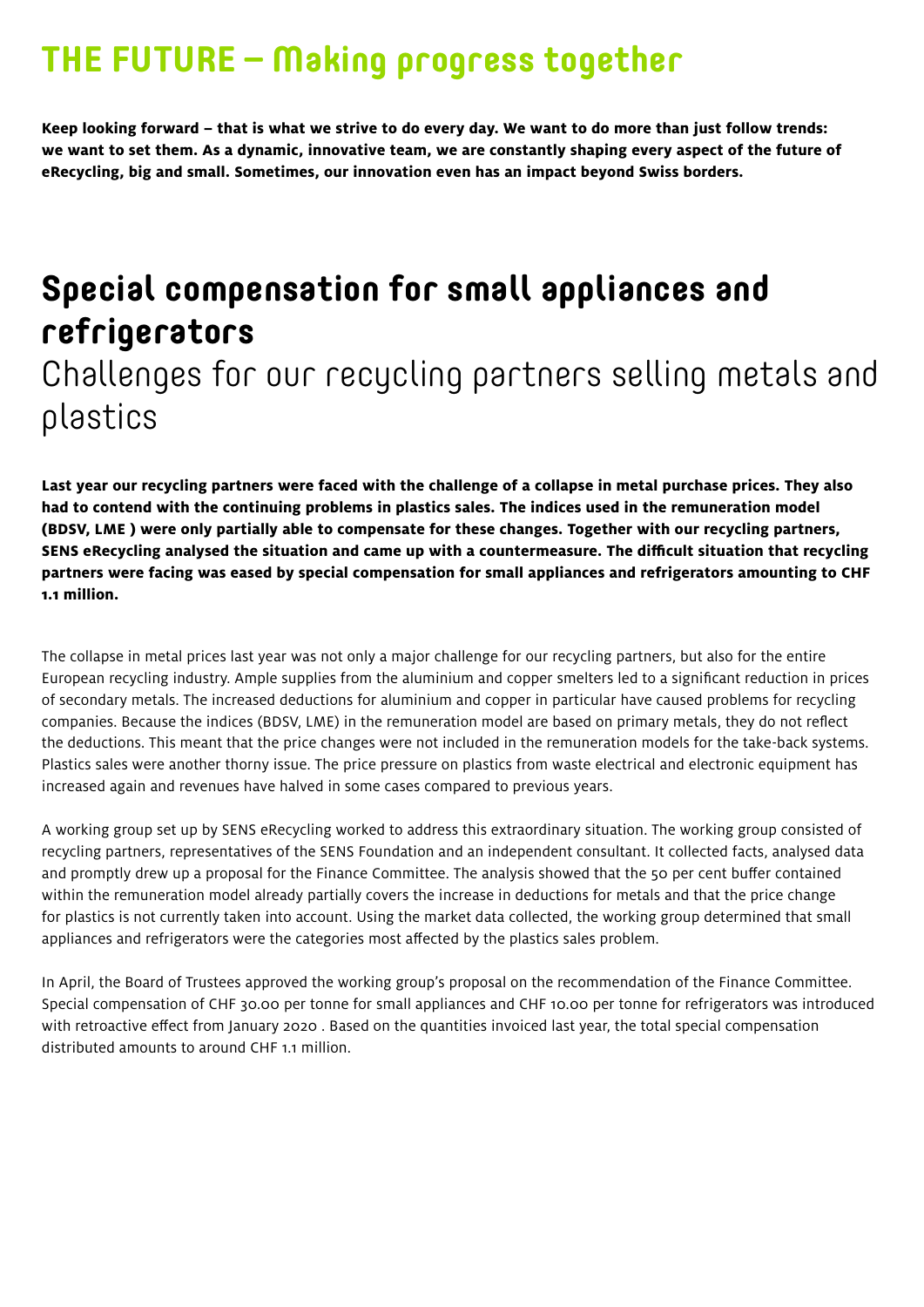| <b>Key objective</b> To support recycling partners through a time of extraordinary market conditions                |  |
|---------------------------------------------------------------------------------------------------------------------|--|
| A working group consisting of recycling partners, SENS Foundation representatives and an                            |  |
| independent consultant, plus special compensation for plastics in the case of small appliances<br>and refrigerators |  |
| 19 recycling partners                                                                                               |  |
| SENS eRecycling was able to provide rapid support to its recycling partners during challenging<br>times             |  |
|                                                                                                                     |  |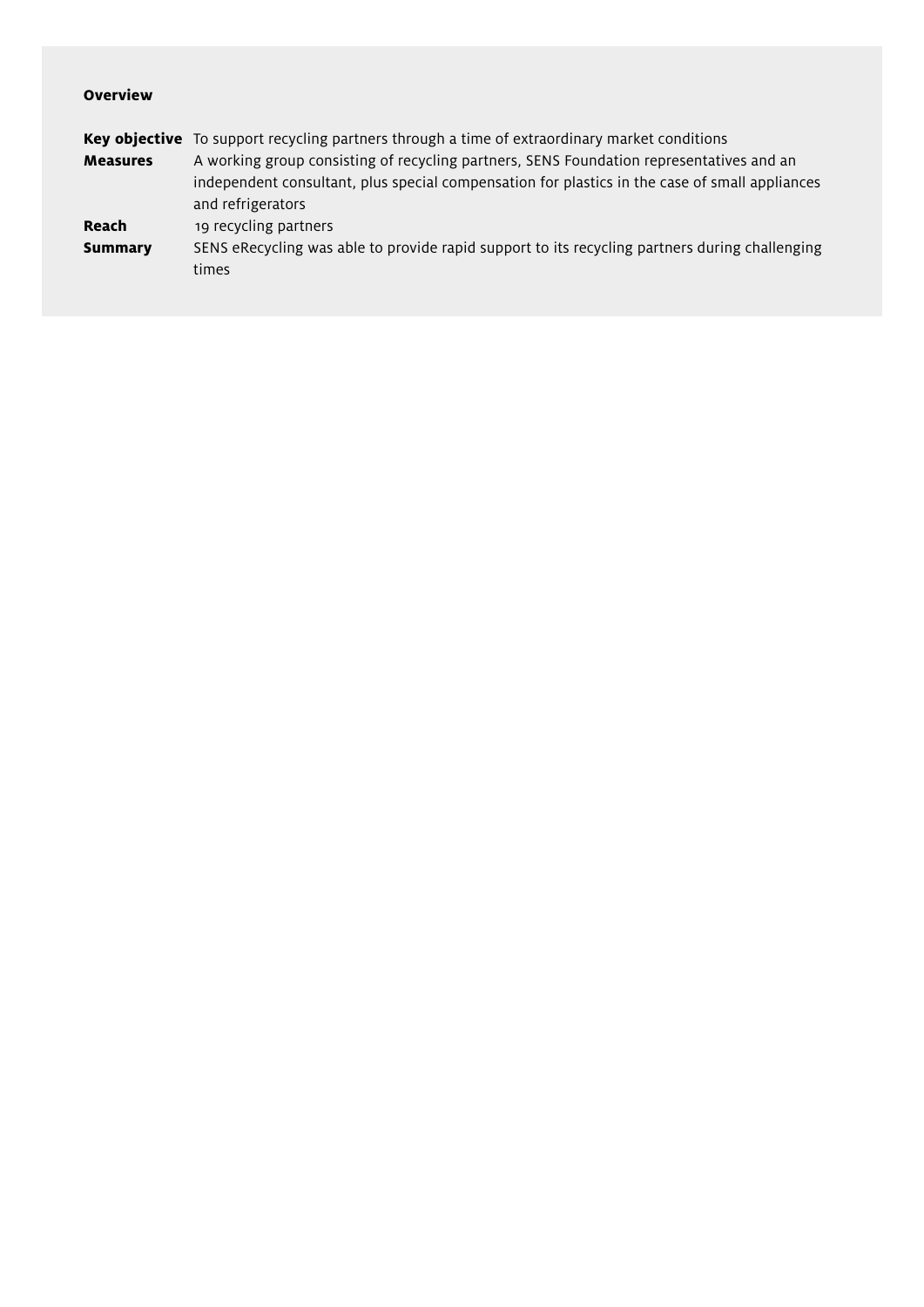# **Collection point meetings**  Discussion of challenges in the collection of electronic waste

**In 2019, the popular collection point meetings were once again attended by many of the people responsible for collection points. With two venues available, one in Olten and one in Yverdons-les-Bains, participants were able to attend a conveniently located meeting either in German-speaking Switzerland or in French-speaking Romandy.**

The collection point meetings are used to discuss current issues surrounding the daily operation of collection points. This allows us to foster our relationship with those responsible for collection points and to better respond to challenges in the collection of electronic waste. One of the key topics that the around 60 participants at Olten touched upon was the high cost of collecting lighting equipment. SENS eRecycling runs the collection of lighting equipment on behalf of the Swiss Lighting Recycling Foundation (SLRS). Another key issue that was frequently mentioned was the handling of lithium-ion batteries. Based on the many conversations that took place, it was clear that those responsible for collection points are aware of the hazards this involves and are prepared to take the necessary measures to ensure that handling of these materials is as riskfree as possible.

Around a dozen people responsible for collection points from Romandy met at Tripôle in Yverdons-les-Bains. The problems here were the same. Handling of lithium-ion batteries and collection of lighting equipment is a challenge here too. SENS eRecycling takes these concerns seriously and is ready to help collection points with any questions they may have. In addition to the opportunity for discussions, there was a chance to visit the impressive STRID collection point in Romandy. Those who came along were given an interesting insight into the plant.

| <b>Overview</b> |  |
|-----------------|--|
|                 |  |
|                 |  |

|                 | <b>Key objective</b> To exchange views with collection points                                  |  |
|-----------------|------------------------------------------------------------------------------------------------|--|
| <b>Measures</b> | Two collection point meetings: one in German-speaking Switzerland and one in Romandy           |  |
| Reach           | Over 60 people from collection points attended the meeting in German-speaking Switzerland      |  |
|                 | and about a dozen attended the one in Romandy                                                  |  |
| <b>Summary</b>  | SENS eRecycling remains an authoritative source of information about recycling of household    |  |
|                 | appliances. We will continue to provide collection point meetings in the future to promote the |  |
|                 | exchange of ideas between collection points and SENS eRecycling.                               |  |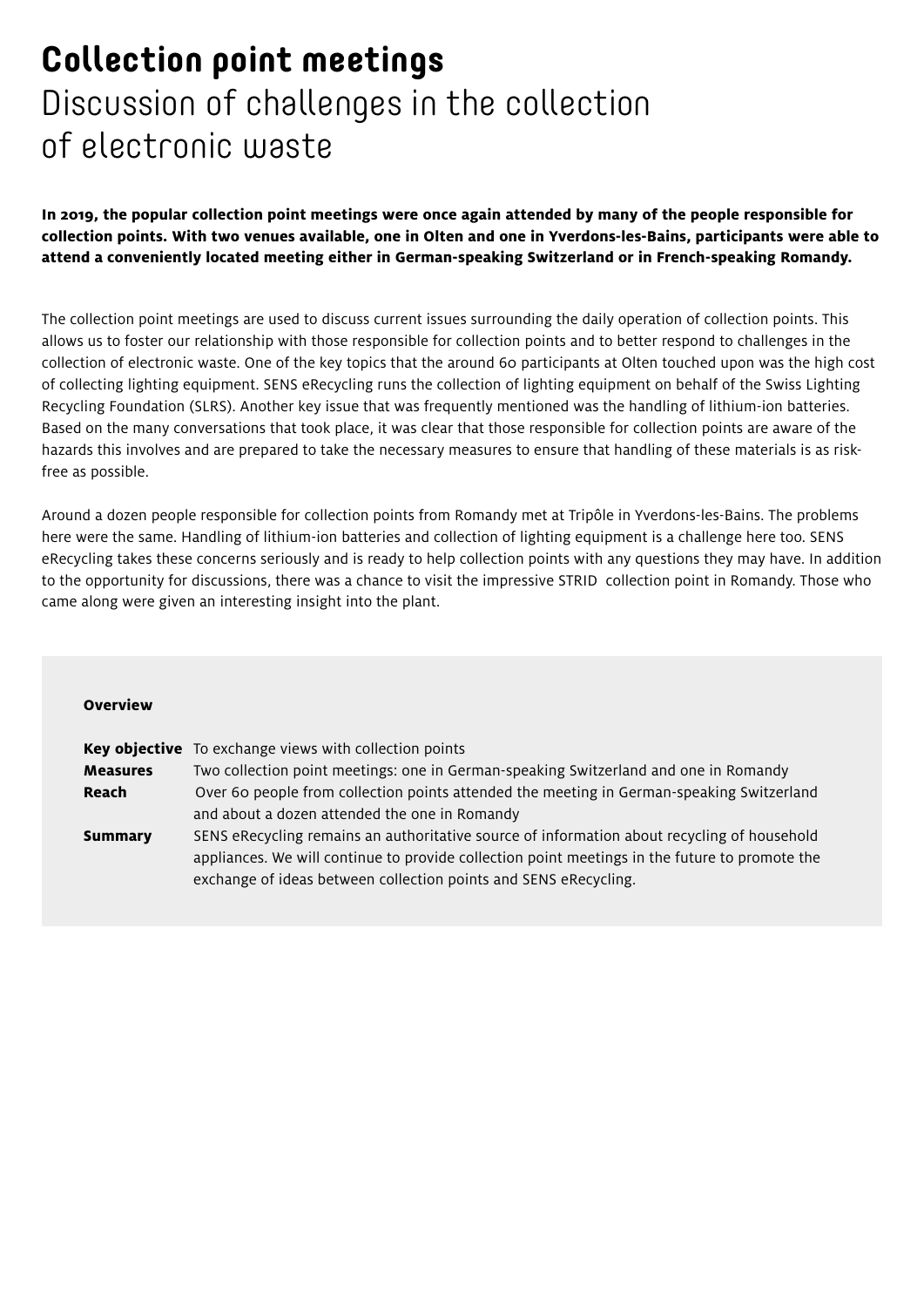### **Collection points project**  Joint project to promote quality

**In 2019, SENS eRecycling launched an interesting project aimed at promoting quality in the collection of decommissioned electrical or electronic appliances. The focus was on communal collection points.**

High levels of quality in the collection of electrical or electronic appliances make the downstream recycling process easier. It also reduces the amount of impurities in the collected material. SENS eRecycling therefore launched a project to incentivise increasing quality in collection. As part of the project, collection points that delivered particularly high quality would be given significantly higher compensation. SENS eRecycling hoped that this would increase quality in the collection of decommissioned electrical or electronic appliances. We wanted to implement the project in cooperation with the communities running the collection points. In order to monitor the quality of the collections, transportation was organised by SENS Logistics. It was found that for various reasons, higher compensation alone did not motivate people to switch to the new model.

Nevertheless, SENS eRecycling believes in the project and is developing it further in order to better meet the needs of the collection point operators and to allow new incentives to be put in place. After all, high-quality collection not only makes the downstream recycling process easier, but also reduces the amount of impurities and cuts out unnecessary transport routes. Better collection monitoring can also help minimise risks. This is something that is particularly close to our hearts at SENS eRecycling.

#### **Overview**

**Key objective** To increase quality in the collection of decommissioned electrical or electronic appliances **Measures** A project in cooperation with the communities running the collection points **Reach** Around a dozen collection points were invited to take part in the project **Summary** SENS eRecycling believes in the project and is developing it further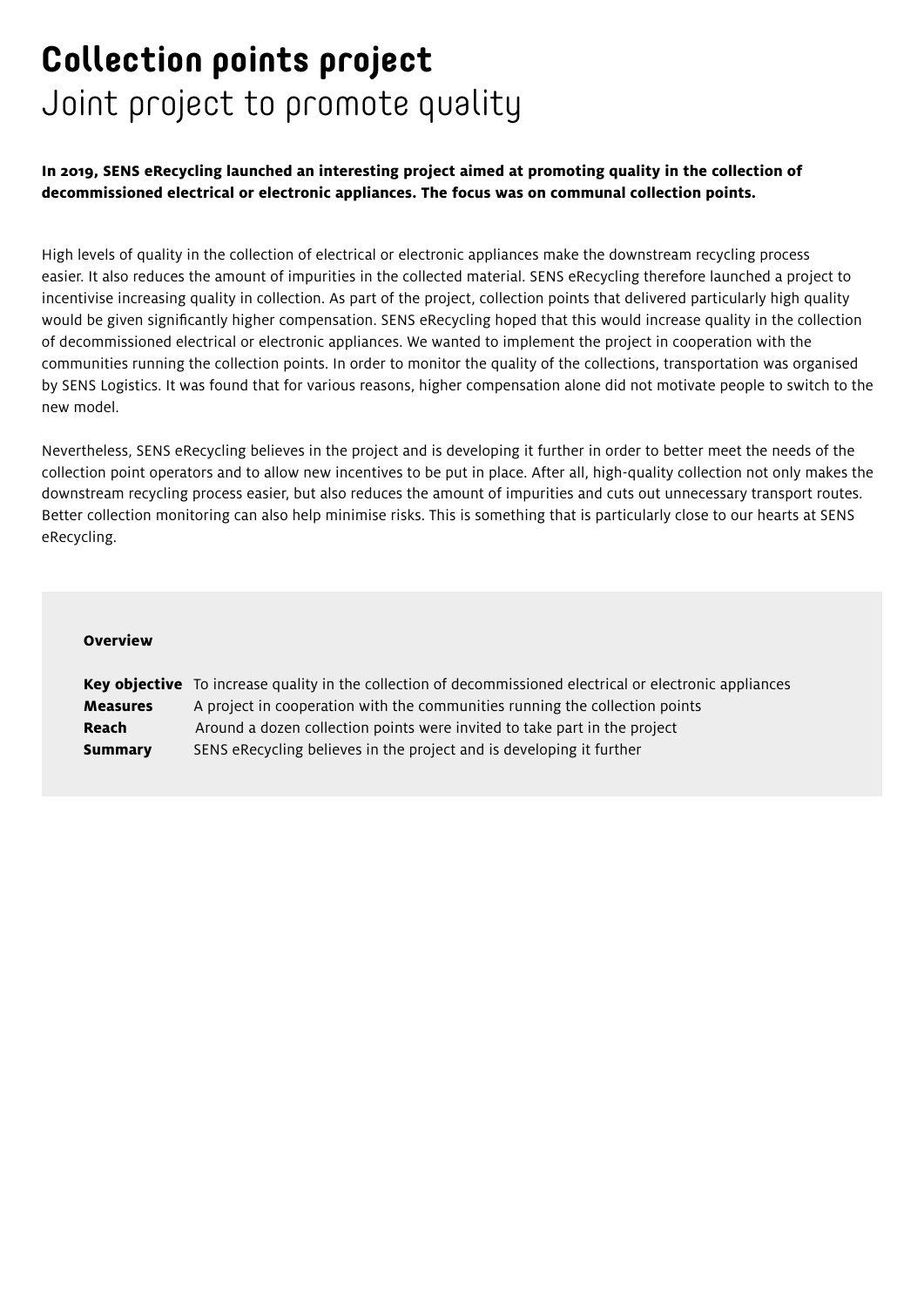# **Contractual partners in 2019**

### Pleasing growth in numbers of new contractual partners

**The number of ARF partners working with us once again increased significantly in the past year. There were 81 new companies joining forces with SENS eRecycling in 2019, thereby making a real commitment to responsible, professional and environmentally friendly disposal of decommissioned electrical or electronic appliances. These results make us truly proud.** 

The increase in the number of contractual partners shows that our services are valued and that they keep up with market standards. Because we guarantee state-of-the-art, environmentally friendly disposal, we fulfil a need for many companies. At the same time, we keep the administration involved in the reporting and payment process simple and minimal. We are flexible in response to what our partners need. For instance, partners are free to choose the type and frequency of reports. They are also welcome to work with us in developing the system further – —either as a member of the ARF Committee or by submitting feedback to the Head Office.

We have found that having a direct dialogue with our partners shows us what we are doing well and what we can do better. For this Annual Report, we wanted to give an insight into what starting to work with SENS eRecycling is like for a new partner. To that end, we asked the Managing Director of Beurer Schweiz AG three questions. Our straightforward relationship with our partners is a source of motivation for us every day – thank you!

#### **Three questions for the Managing Director of Beurer Schweiz AG**



|                 | <b>Key objective</b> To increase the number of ARF partners                                     |  |
|-----------------|-------------------------------------------------------------------------------------------------|--|
| <b>Measures</b> | Convincing potential partners of the benefits of joining the SENS system                        |  |
| Reach           | 81 new contractual partners in 2019                                                             |  |
| <b>Summary</b>  | SENS eRecycling offers a flexible, simple solution for manufacturer and importers to meet their |  |
|                 | statutory take-back and disposal obligations                                                    |  |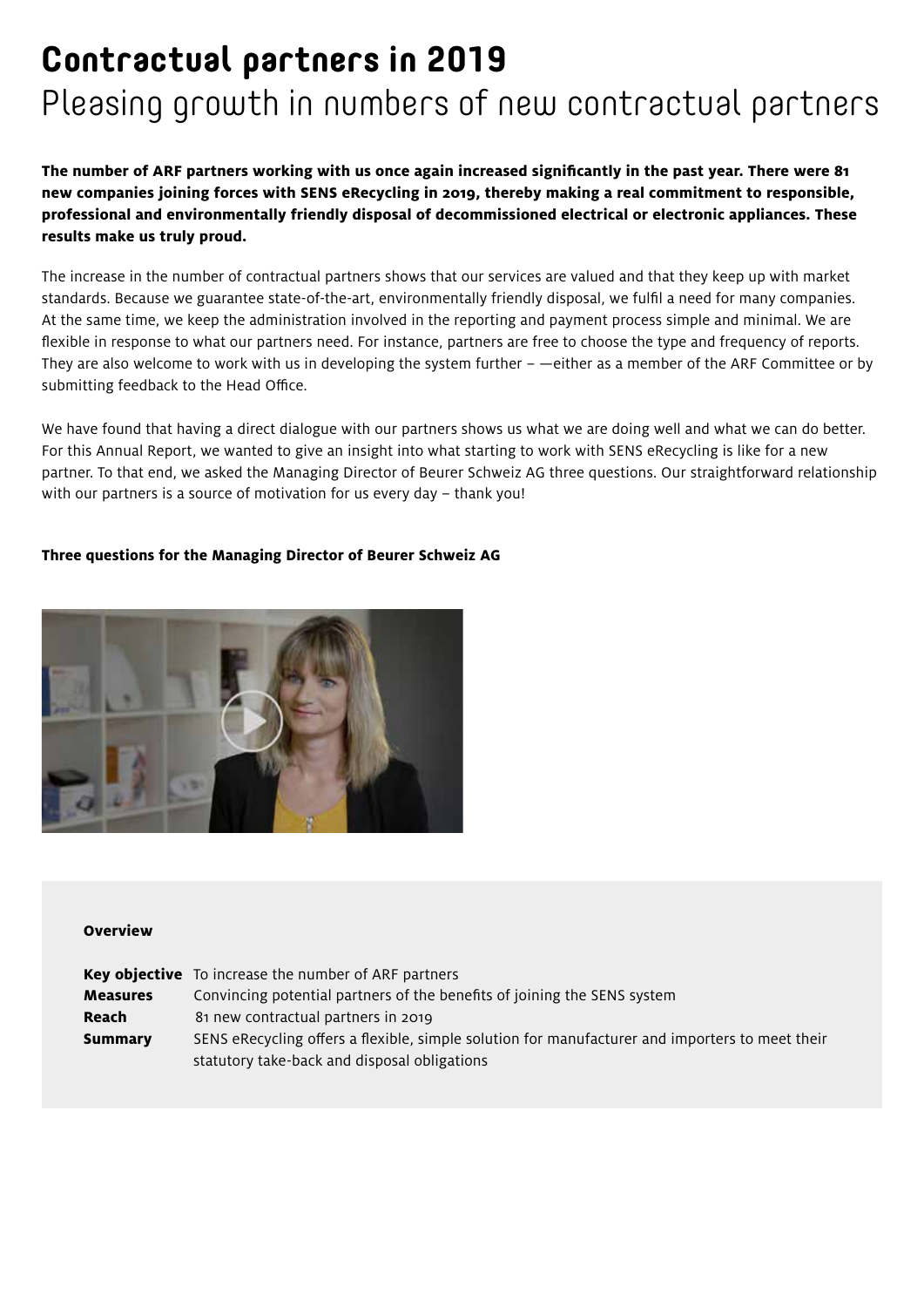# **ARF Committee**  Great news regarding ARF tariffs

#### **Great news for our contractual partners: the ARF Committee and the Board of Trustees have implemented a selective reduction in the advance recycling fee.**

The ARF Committee supports the Head Office and oversees the SENS take-back system as a supervising body. The 14 members of the committee include representatives from the sectors involved in the system. They represent the interests of those sectors, particularly in the drawing up and annual review of the official ARF tariff and equipment list. During the 2019 spring session, the positive annual result allowed the committee to consider adjustments to the advance recycling fee. On the basis of proposals from Head Office, they decided to reduce the tariffs in one weight category each for large appliances and refrigerators. The Board of Trustees approved the committee's proposal. The tariffs came into force on 01.01.2020 and can be viewed in the [Tariff and appliance list.](https://www.erecycling.ch/en/vrg-partner/tarife-und-geraeteliste.html)

We are very pleased about this positive development and we would like to thank our ARF partners for their trust and constructive cooperation. Making progress together – step by step!

|                 | <b>Key objective</b> To implement tariffs for our ARF partners that keep up with market standards |  |
|-----------------|---------------------------------------------------------------------------------------------------|--|
| <b>Measures</b> | Regular checking by the ARF Committee                                                             |  |
| Reach           | All contractual partners for large appliances and refrigerators                                   |  |
| <b>Summary</b>  | Reduced tariffs in the categories of large appliances and refrigerators                           |  |
|                 |                                                                                                   |  |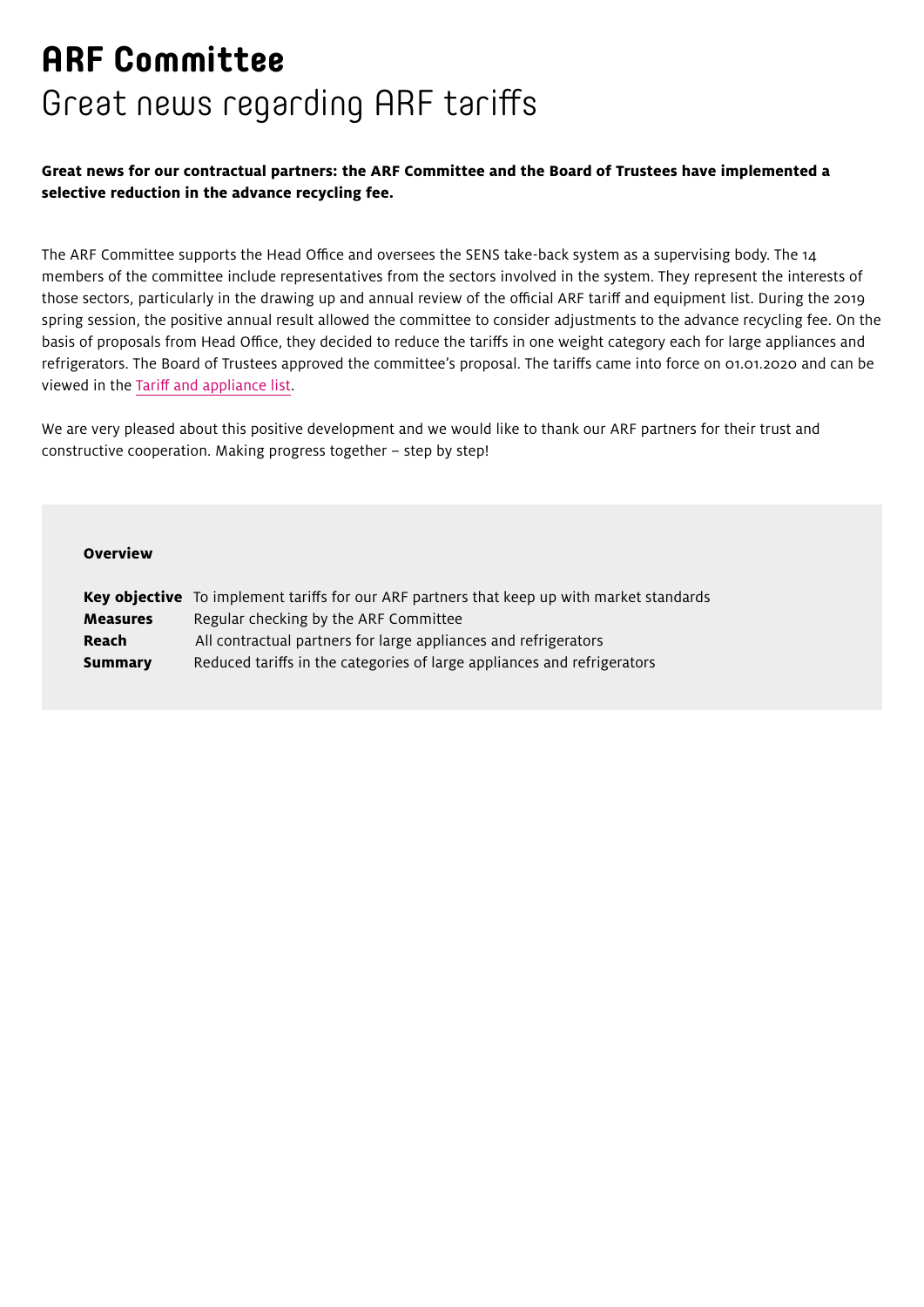# **WEEE Forum**

# The association of take-back systems for electrical or electronic appliances visits Basel

**The WEEE Forum, which was founded in 2002, counts among its members forty take-back systems from across Europe and other continents. It is the world's largest centre of competence for the management of electronic waste. For this year's General Assembly, members came from across the globe to Switzerland. Switzerland's spring weather, though wonderful, was not the main thing that impressed these illustrious guests – they were even more impressed by a visit to one of the world's leading refrigerator recycling companies, Oeko-Service Schweiz AG in Rheinfelden.**

There, refrigerators are recycled in Europe's most advanced facility, which not only recovers recyclable materials, but also prevents hazardous emissions. The fact that a small country like Switzerland is setting the bar here on a global level makes us proud – and we are proud to count Oeko-Service Schweiz AG among our disposal partners. The visit to Oeko-Service Schweiz AG kicked off the two-day WEEE Forum event, which was followed by the dinner and networking evening that over fifty guests attended – more than in any of the countries previously. The board of the WEEE Forum is very selective in choosing places to share expertise. The high number of attendees speaks to the high esteem in which Switzerland is held when it comes to eRecycling.

At the General Assembly, Heidi Luck provided in-depth insights into eRecycling in Switzerland and presented the SENS takeback system with facts and figures. As one of the countries with the highest take-back rates, Switzerland has always had a great global reputation in this area. At the conference, it was decided that the WEEE Forum Conference 2020 would be hosted in Switzerland. The conference initially scheduled to take place in May 2020, but due to the global COVID-19 crisis, it has been postponed until autumn 2020. We are delighted that we will be able to welcome the world to Switzerland once again and we hope that the conference can be held soon.

|                 | <b>Key objective</b> To strengthen international cooperation and the network                  |
|-----------------|-----------------------------------------------------------------------------------------------|
| <b>Measures</b> | Two-day General Assembly in Basel with a tour of Europe's most state-of-the-art refrigerator  |
|                 | recycling plant                                                                               |
| Reach           | 40 WEEE Forum members present, resonated positively worldwide                                 |
| <b>Summary</b>  | SENS eRecycling was able to showcase its strengths once again and compare itself to other     |
|                 | similar organisations on the international level. As the leading organisation in the field of |
|                 | eRecycling, SENS is actively involved in shaping international events.                        |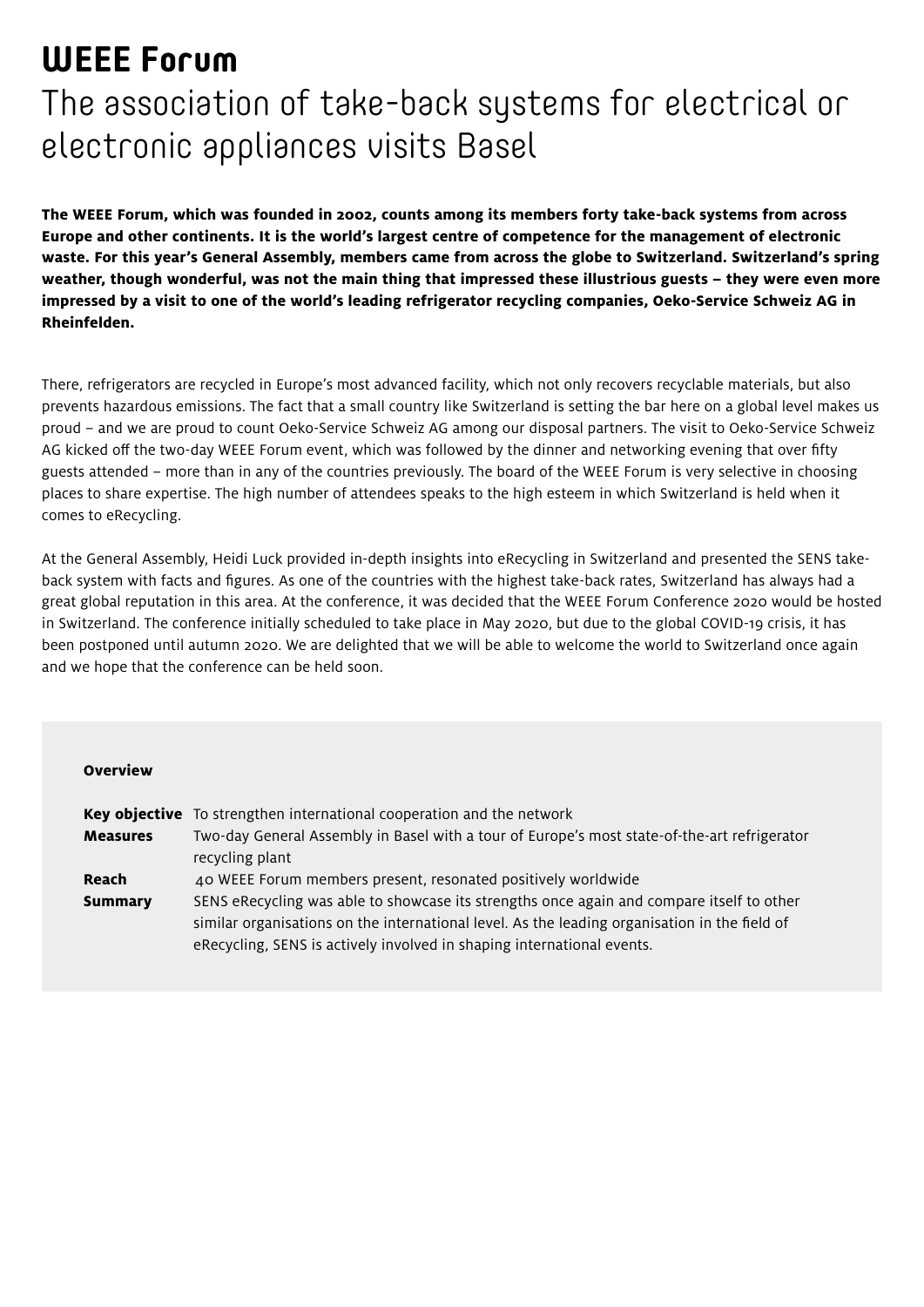### **Environment – Naturally sustainable**

**Protecting the environment is behind everything we do. This is reflected in the environmental impact points saved through our work every year. We calculate this saving in our life cycle assessment. This is how eRecycling helps the environment. The figures are impressive!**

# **2020 Life Cycle Assessment** 150,000 billion environmental impact points saved over 30 years of eRecycling

**SENS eRecycling has been actively committed to the environment through working together with partners for 30 years. With a life cycle assessment, the Foundation can show how effective the recycling of electrical and electronic appliances really is.** 

In 2019, around 16 kilograms of electronic waste was amassed per person in Switzerland. In the last 30 years, 1.2 million tonnes of electrical and electronic appliances were introduced to the SENS eRecycling cycle. Viewed in the context of the amount of waste produced, the level of utilisation of this professional, environmentally sound recycling system for electrical and electronic appliances is impressive. The figures from the [2020 Life Cycle Assessment](http://www.erecycling.ch/en/oekobilanz-2020.html) demonstrate this.

#### **Enough materials for 66 Eiffel Towers, 2.33 million bicycles and 40 million trumpets**

Since SENS eRecycling was founded in 1990, we have recovered 830,000 tonnes of recyclable material through eRecycling. Steel and iron make up the largest portion of this, accounting for about 80 per cent. 660,000 tonnes out of this amount would be enough to build 66 Eiffel Towers. The 35,000 tonnes of aluminium would be enough to make 2.33 million bicycles and the 40,000 tonnes of copper would be enough to make 40 million trumpets. These are astounding quantities. They make it clear just how important it is to recover recyclable material.

#### **Thousands of billions of environmental impact points saved**

To protect the environment, it is also crucial to prevent pollution by ensuring that hazardous substances such as mercury, coolants, refrigerants and PCBs are disposed of correctly. Over 91 per cent of the environmental benefit is accounted for by the proper disposal of PCBs, which is commonly found in the capacitors of older electrical or electronic appliances and does not break down easily. In the life cycle assessment, this benefit is quantified in terms of the number environmental impact points (UBP) that were saved by the SENS take-back system. In total, this figure amounts to 150,000 billion. This corresponds to the annual environmental footprint of about 7.5 million Swiss citizens.

#### **Making environmental benefits tangible**

Our digital life cycle assessment gives a clear picture of what we have achieved together in eRecycling and what we can do better in the future. You can use it to learn more about the benefits of eRecycling in a fun way and help to do something good for our environment. Together, we have already achieved a great deal over the last thirty years. Now let's equip ourselves for the next thirty.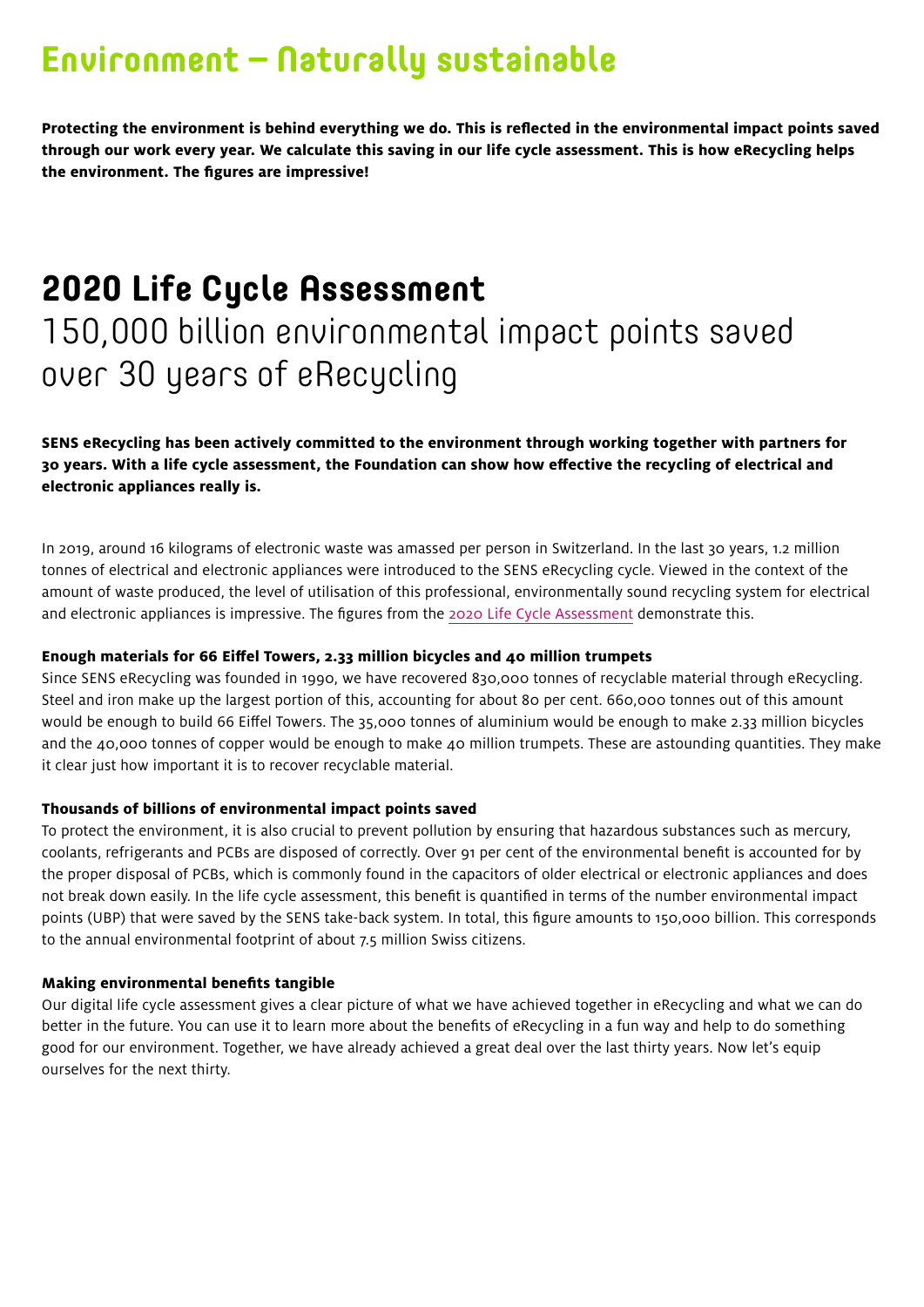|                 | Key objective To record the environmental benefit of the SENS take-back system                    |
|-----------------|---------------------------------------------------------------------------------------------------|
| <b>Measures</b> | Calculation of the life cycle assessment figures and providing a visualisation of them for both   |
|                 | experts and the general public on a dynamic microsite                                             |
| Reach           | The life cycle assessment has not yet been published as of the date of this Annual Report. The    |
|                 | objective is to have a wide reach among the expert audience and the press.                        |
| <b>Summary</b>  | With this dynamic yet simple representation of the life cycle assessment, we hope to increase     |
|                 | awareness of the benefits of eRecycling. The figures from the last thirty years of eRecycling are |
|                 | impressive and will help spur us on for the next thirty.                                          |
|                 |                                                                                                   |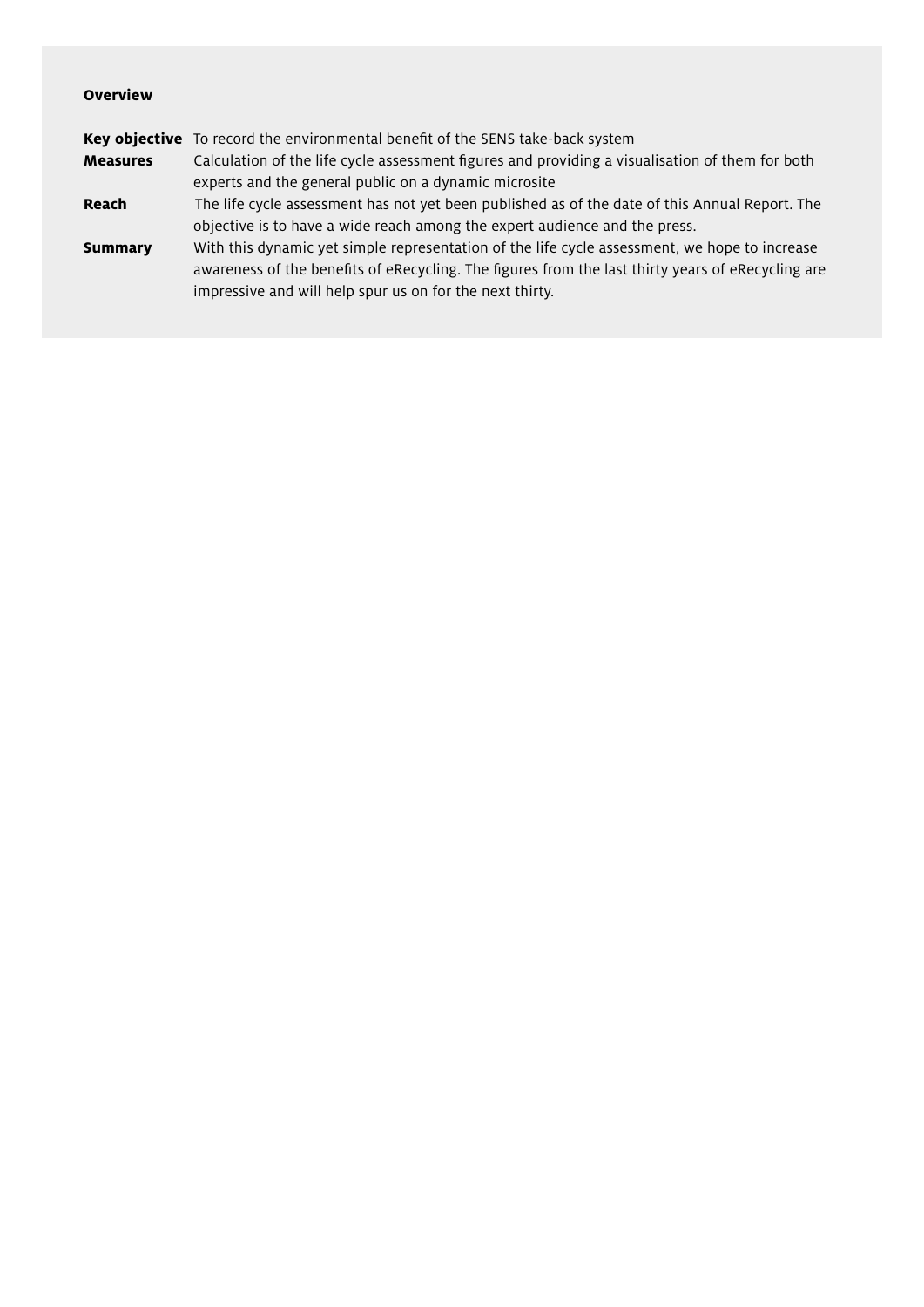# **INNOVATION – Trends and technology**

**Society is changing fast. What's trendy one day is old news the next. The result of this is that the demands of the public are constantly increasing. How is SENS eRecycling working to meet these demands? Let us give you some insights into our work.**

# **The post project** Swiss Post picks it up!

**A simple way to dispose of electronic toys from the comfort of your own home? On the occasion of International E-Waste Day on 14 October 2019, Swiss Post and SENS eRecycling piloted a visionary idea. In the Seefeld and Schwamendingen districts of Zurich, people were able to dispose of defective electrical or electronic appliances in a recycling bag that they put in their own household parcel box. Swiss Post would then transfer them to a recycling point. The target of 180 returned bags was reached with ease.**

For 30 years now, people in Switzerland have been able to take their defective devices to one of over 600 collection points for free, or bring them back to the retailer for recycling. It is a proven system. But wouldn't it be handy if you could dispose of defective electrical or electronic appliances right from your own home? Expectations in terms of convenience are constantly increasing, including in the area of recycling. The project called "Swiss Post picks it up!" was launched in two districts of the city of Zurich to help address this. For two months, residents were provided with a home collection service, making recycling much more convenient. In the pilot area, which included around 23,000 households, families in particular were asked to recycle their broken electronic toys.

Why electronic toys? It was decided that the target group would be families. Since every family tends to have some broken electronic toy cars or drones in the basement, it was decided that the focus would be on electronic toys. In order to promote the project, households were sent a letter with a recycling bag and an information flyer enclosed. All they had to do was put broken electronic toys in the bag and then put the bag in their own household parcel box. Swiss Post would then pick up the bag when delivering the mail and bring it to a recycling point. In order to further promote the project, information was posted on social media and on our website during the pilot period. The pilot project was also featured in a report in the Swiss Recycling Magazine.

A total of 207 kilograms of material was returned – a complete success. The material was of very high quality, with only 1 per cent impurities. Thanks to meticulous recording of the material that was returned, we were able to carry out a valuable analysis. The material that was collected also revealed exciting differences between the collection areas of Schwamendingen and Seefeld in terms of the quality of the devices sent to be recycled. The pilot project was expanded to a larger area in 2020 in order to gain more comprehensive and in-depth insights.

#### **Figures**

- 23,000 letters by post sent with an information flyer and recycling bag enclosed
- Around 780 items returned
- 207 kilograms of electronic appliances collected
- 72 per cent electrical with ARF, 8 per cent electrical without ARF, 19 per cent toys, 1 per cent impurities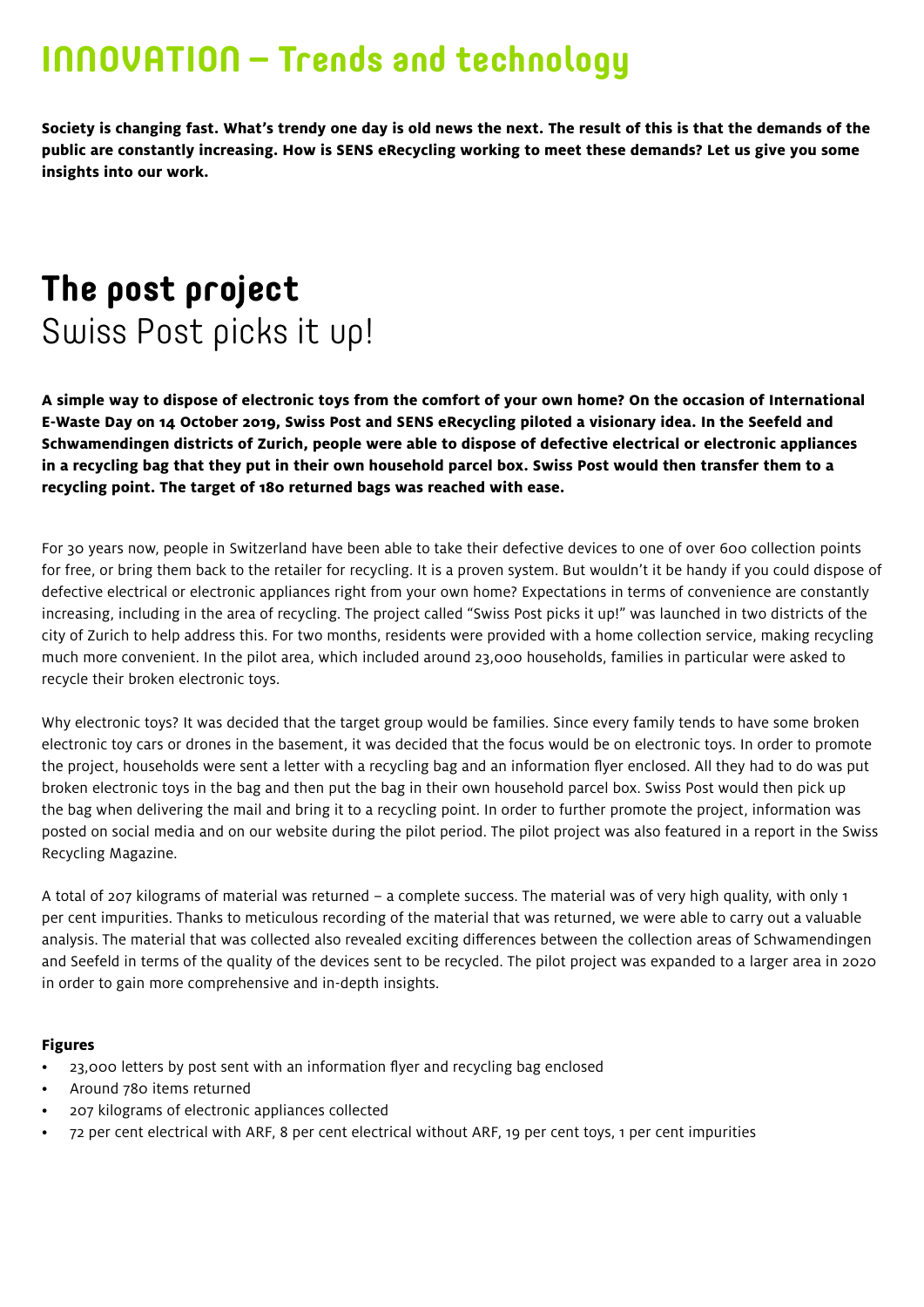|                 | Key objective To test a new take-back route for electronic waste and to increase convenience for consumers in                                                                                           |
|-----------------|---------------------------------------------------------------------------------------------------------------------------------------------------------------------------------------------------------|
|                 | the disposal of electronic waste                                                                                                                                                                        |
| <b>Measures</b> | Development of a postal take-back system, a pilot project in two districts of Zurich, and<br>communication on social media, on the website and in a specialist magazine to further promote              |
|                 | the project                                                                                                                                                                                             |
| Reach           | Letter sent to 23,000 households, thereby reaching around 48,300 people, report on Radio<br>Energy and various queries about the project from schools and residents in the pilot districts              |
| <b>Summary</b>  | The target of 180 returned bags was reached with ease. The percentage of impurities was only<br>one per cent. In 2020, the project was expanded to a larger area in the city of Zurich and in<br>Berne. |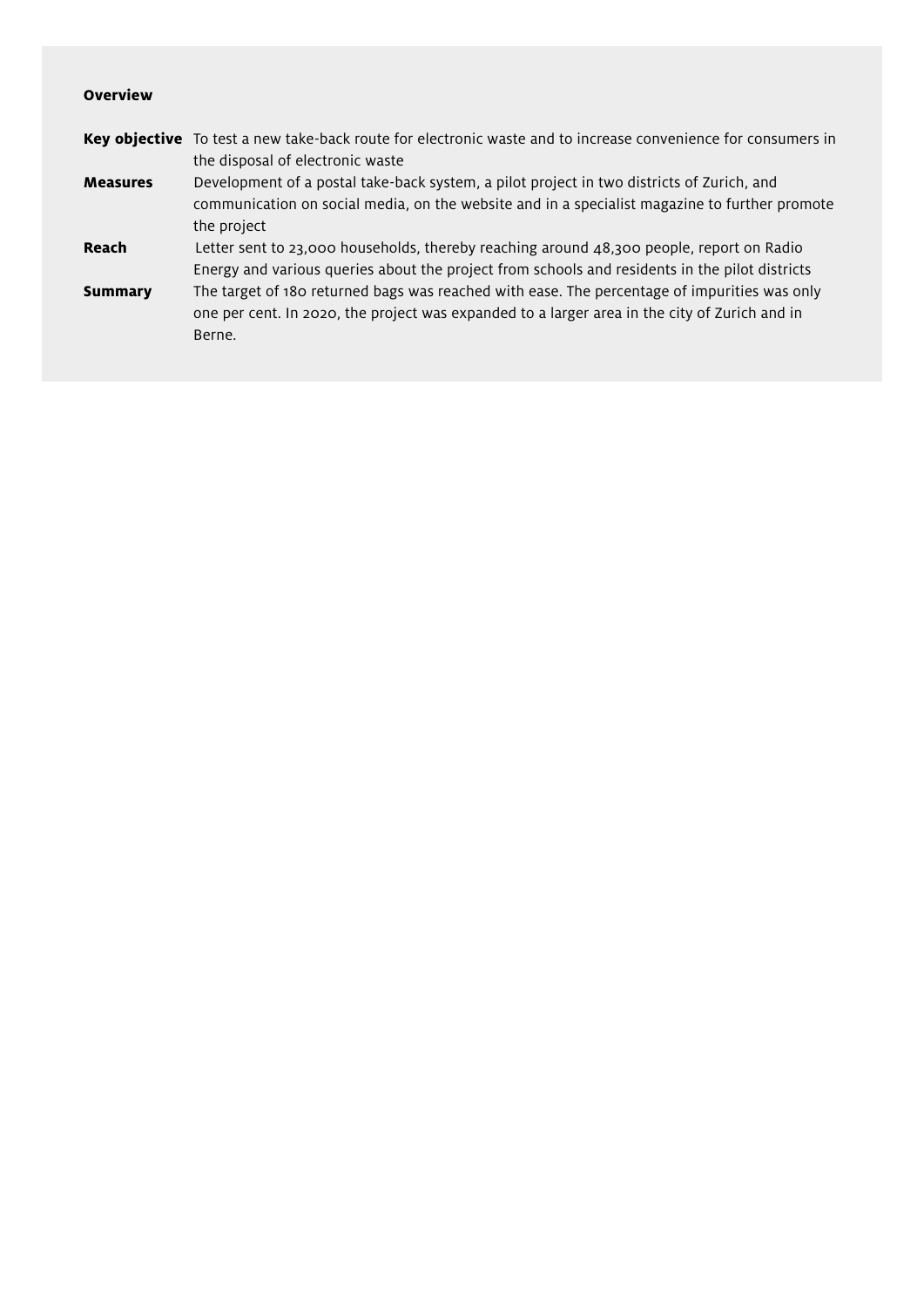# **Resource trialogue**  An important driver for the future of waste and resource management in Switzerland

**Eleven major stakeholders from the political and business spheres and from authorities and society in general have taken part in a dialogue to address the future challenges of waste and resource management. This resulted in the distillation of eleven guiding principles. As initiator and board member of Swiss Recycling, Andreas Röthlisberger, President of our Board of Trustees was able to actively participate in the resource trialogue.** 

Switzerland is an intensive user of resources. Because it is also a country with few raw materials, recovery of secondary raw materials is extremely important. Thankfully, we are able to obtain these materials in an economically sustainable way from various types of waste. In the past, according to the Swiss waste model of 1986 ("avoid, reduce, reuse, dispose"), the focus has always been on waste as waste, but now, waste is increasingly being seen and treated as resources. Therefore, the resource trialogue aims to pave the way for a resource-based model for 2030, which will make an important contribution to establishing a sustainable circular economy in Switzerland.

As a result, solutions that can be adopted by the majority of people have been sought in the interests of society, the economy and the environment. In our highly developed country, we need solutions that help minimise the use of energy and materials in the manufacture of products and in the provision of services, that extend the service life of products, and help avoid or utilise waste wherever possible. The resource trialogue was created on the initiative of Swiss Recycling and the Association of Plant Managers and Operation Companies of Swiss Waste Treatment Installations (VBSA) in cooperation with the Canton of Aargau, whose Director of Construction Stephan Attiger agreed to host and chair it. It was supported by eleven stakeholders from the economic and political spheres and society.

#### **Eleven guiding principles**

The project was launched in 2014. The participants had a wide range of different interests and expectations. It took three years. With much patience, the seemingly unsolvable puzzle was solved: finding a common path for a sustainable resource management. Thanks to excellent moderation, the participants were able to come to a consensus and agree on eleven guiding principles despite their many differences. These are the eleven guiding principles on Swiss resource and waste management 2030:

- Principle 1: Business and society act autonomously and of their own free will.
- Principle 2: Fair competition between the market participants is sought when recycling waste.
- Principle 3: Waste generation is avoided whenever possible.
- Principle 4: Raw materials circulate optimally in cycles.
- Principle 5: Producers, consumers and other parties are responsible for the environmental impact of products throughout the entire life cycle.
- Principle 6: Primary and secondary raw materials in Switzerland are managed sustainably.
- Principle 7: Measures to prevent or recycle waste are prioritised with respect to their ecological and economic efficiency and effectiveness.
- Principle 8: Transparency in the financial and material flows forms the basis for optimisation of the disposal systems.
- Principle 9: High standards are maintained for the recycling and treatment of waste.
- Principle 10: The design and further development of the disposal systems aim to optimise costs, environmental benefits and customer friendliness.
- Principle 11: Thanks to innovation and cutting-edge technologies, Swiss resource and waste management is having a huge impact around the world.

Now we need to put our words into action. It is up to those involved in the project to make the guiding principles an integral part of their organisations, to take them forward and launch their own projects.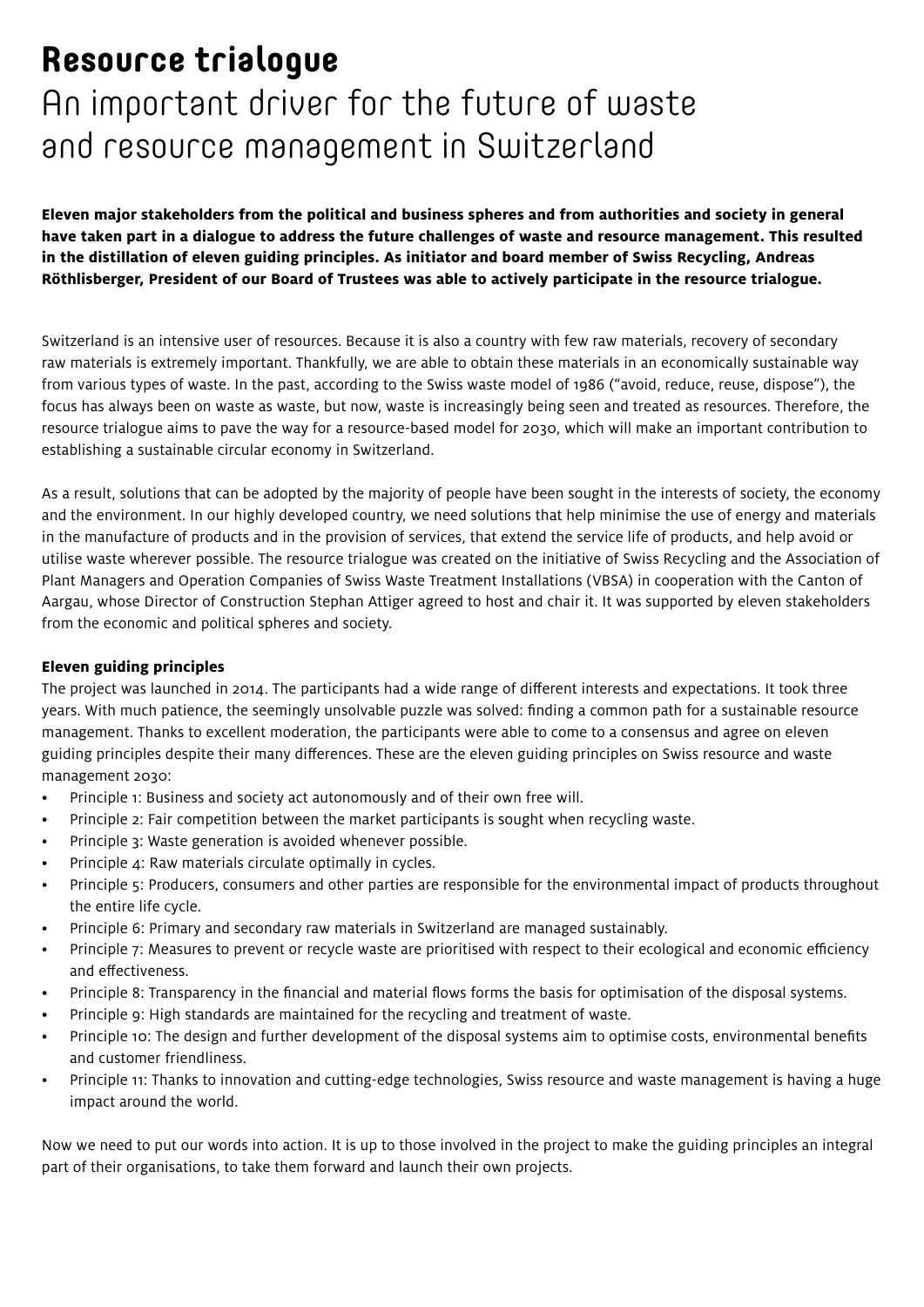#### **Three questions for Andreas Röthlisberger**

Andreas Röthlisberger is the founder and President of the SENS Foundation. As a board member of Swiss Recycling, he was also heavily involved in the creation of the resource trialogue.

#### **You initiated the resource trialogue. What motivated you to do this?**

Thirty years ago, SENS was the first organisation to implement manufacturer responsibility (for manufacturers, importers and retailers), ensuring that products that have become waste are disposed of in the best possible way and that they can be reintroduced into the cycle in compliance with the relevant environmental regulations.

The methodology of the "Energy Trialogue", in which Aargau played a leading role, inspired me to start a similar process for waste resources. The term circular economy is on everyone's lips. What we need to do is bring the key players together: the manufacturers and importers, the retailers, the federal and cantonal authorities and the entire recycling sector, including the NGOs. Swiss Recycling and the VBSA were on board. When the Director of Construction of the Canton of Aargau, Stephan Attiger, agreed to host and chair the trialogue, that marked the start of the project.

#### **Eleven stakeholders from the political and business spheres and from authorities and society in general are involved in the resource trialogue, all with different needs and expectations. What did working together look like and what were the challenges?**

Expectations were high, and the challenges were correspondingly great. Because we used the trialogue methodology, according to which the aim is always to understand the statements of all others and accept them, even if you cannot agree, and because we used a good mix of workshops in smaller groups and plenary sessions, it was always possible to reach a consensus between all participants at each stage. External moderation was also a key factor in the trialogue's success. In the end, the highlight of the experience for all those involved was the fact that they were able to reach a consensus again and again, right up to the end.

#### **They participants talk about responsibility and the fact that business and society act of their own free will. Why do you think this approach will be more successful than a governmental solution?**

Today, in Europe and around the world, it is acknowledged that producer responsibility is the cornerstone of any circular economy. With SENS, Switzerland was the first country to implement this principle – and it did so voluntarily. The reason the concept works so well is that it is based on a natural law: "I reap what I sow." No one is in a better position to ensure that components, secondary raw materials or energy can be recovered from the product they put on the market than the business providing it. They are responsible. Whether they actually perform the process themselves or contract others to do it for them is irrelevant. However, the consumer also has to take responsibility. Consumer responsibility is the counterpart to producer responsibility. If the consumer is in a position to be able to buy complex products such as an IT system or other electronic appliances, they are also in a position to be able to bring those items to the right place for recycling at the end of their life cycle. Logically, they should also be aware that they not only have to pay for the consumption of the product, but also for its recycling.

Governmental solutions relieve the economy of its responsibility, reducing that responsibility to financing. This is not an option because we cannot speak of a circular economy in Switzerland if we undermine the most important basis for that economy, namely producer responsibility.